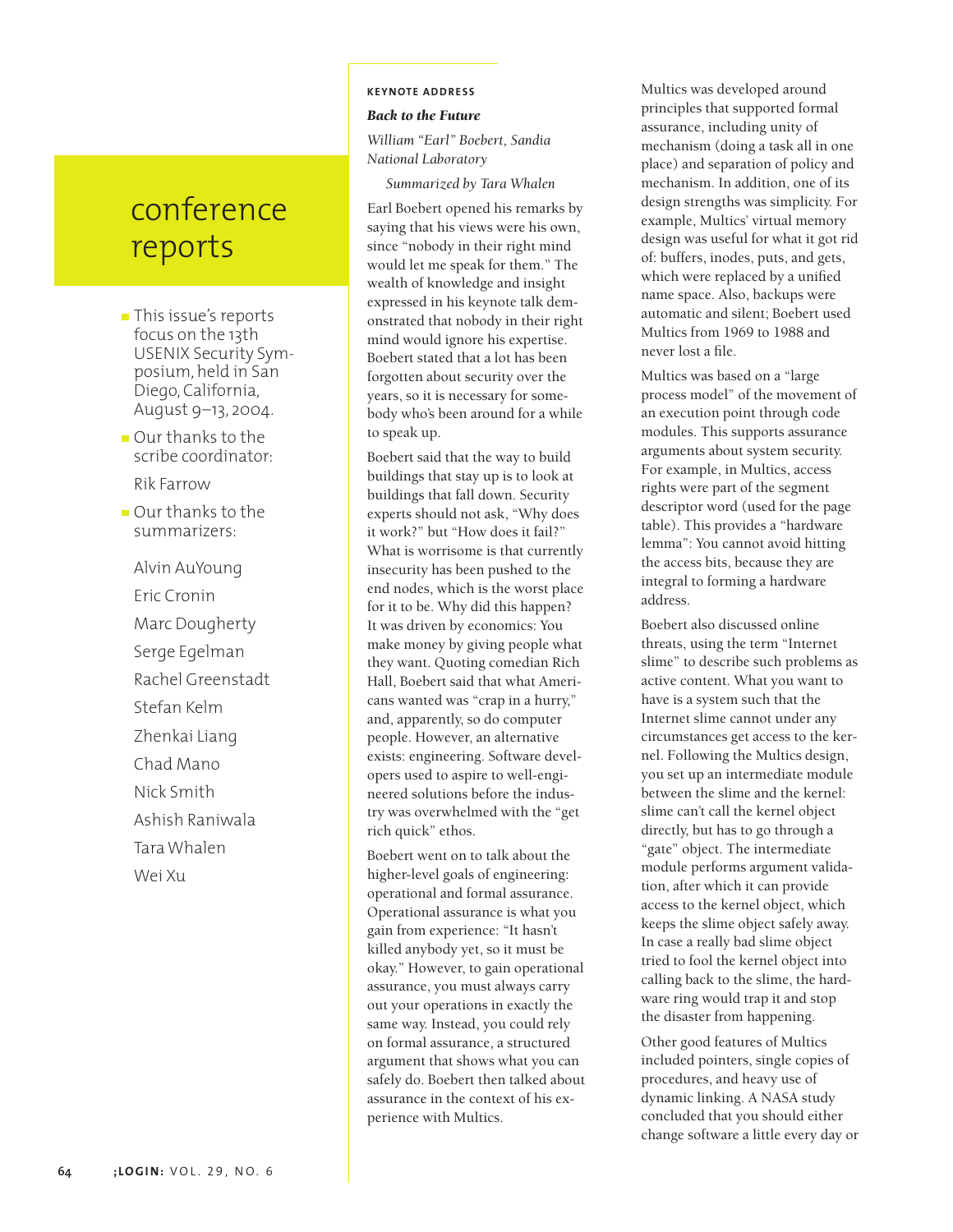a lot once a year if you want to have a stable system. Because it supported online software updates, Multics was remarkably stable.

Boebert added that "we had some lousy ideas back then, but in our own defense, we never came up with anything as silly as security as a side effect of copyright enforcement." He concluded with a brief prognosis: "When an old fart comes up here, he's supposed to forecast the future optimistically, so we all go away with a nice feeling." However, he is not optimistic that we will ever see a system as rigorously engineered as Multics: The desire for "crap in a hurry" will prevent this in the foreseeable future, sadly.

One audience member asked how we could bring back the climate in which Multics was engineered. Boebert replied that he would try to reinstate the principles, rather than the system itself. He thinks that it would be nice if somebody would "do one [operating system] right for the sake of doing one right," as a learning experience.

#### **ATTACK CONTAINMENT**

*Summarized by Stefan Kelm*

## *A Virtual Honeypot Framework*

#### *Niels Provos, Google, Inc.*

This year's first refereed paper was presented by Niels Provos, the author of honeyd, which he described during this talk. A honeypot can be defined as a computing resource that we explicitly want to have probed or attacked in order to study an attacker and his actions on our system. In terms of their implementation, honeypots can be divided into low-interaction vs. high-interaction honeypots as well as physical vs. virtual honeypots.

honeyd offers a framework for creating low-interaction virtual honeypots. It is able to simulate TCP, UDP, and ICMP packets and to adapt what Niels described as "different operating system personali-

ties." Thus, honeyd simulates the TCP/IP stack behavior of a huge number of today's known OS implementations, thereby hiding the IP stack of the actual system honeyd is running on. This is realized by the so-called "personality engine," one of the core components of honeyd. The personality engine is based on nmap's fingerprint file: Anyone running nmap against a honeyd system will therefore get whatever OS has been configured to show up.

Another core component is the traffic dispatcher: Since honeyd does not itself intercept any network traffic, the traffic needs to be redirected to honeyd. The traffic dispatcher then has to decide how to handle any incoming packets. Since there are several ways to redirect traffic, honeyd is able to simulate not only a single IP address but complete network topologies, consisting of multiple hosts running different operating systems. Interestingly, honeyd seems to do very well performance-wise: On a standard PC, honeyd is able to simulate roughly 2000 TCP connections per second.

Niels went on to describe possible applications, namely, detecting and disabling worms as well as preventing spam. The author concluded that honeyd provides an efficient and scalable framework that deceives fingerprinting. Future work will be to enhance honeyd for further attack detection.

A number of interesting questions were asked by the attendees, two of which focused on honeyd in an IPv6 environment. Niels acknowledged that deploying IPv6 honeypots will likely be more expensive.

For more information, contact niels@google.com or see http:// www.citi.umich.edu/u/provos/ honeyd/.

## *Collapsar: A VM-Based Architecture for Network Attack Detention Center*

*Xuxian Jiang and Dongyan Xu, Purdue University*

This talk can be seen as a follow-up to the previous one. Dongyan started by describing some of the problems of current honeypots, namely, lack of expertise, inconsistencies when operating multiple honeypots, and no central management. His solution is called Collapsar, a VM-based architecture which is founded on Lance Spitzner's honeyfarm idea.

Collapsar tries to integrate two goals: implementing a distributed honeypot presence within a network topology, while maintaining a centralized honeypot operation. It consists of three main functional components: (1) the redirector runs in each participating network and captures all traffic to unused IP addresses, which is then redirected to another component; (2) the front end acts as an interface between the redirectors and what is called the "Collapsar center"; (3) the virtual honeypots inside the Collapsar center are implemented as high-interaction honeypots and are therefore able to simulate different operating systems as well as popular services such as Sendmail and Apache. In addition, there are a number of different assurance modules, providing, for example, traffic logging and subsequent data correlation.

Dongyan next described the results of a Collapsar experiment they've been running. The honeypot architecture was deployed in a local environment that consisted of traffic redirected from five different networks with 40 honeypots running within the Collapsar center. During that experiment they were able to do a forensic analysis on incidents such as attacks on Apache or on XP. As to the performance, they measured TCP throughput as well as ICMP latency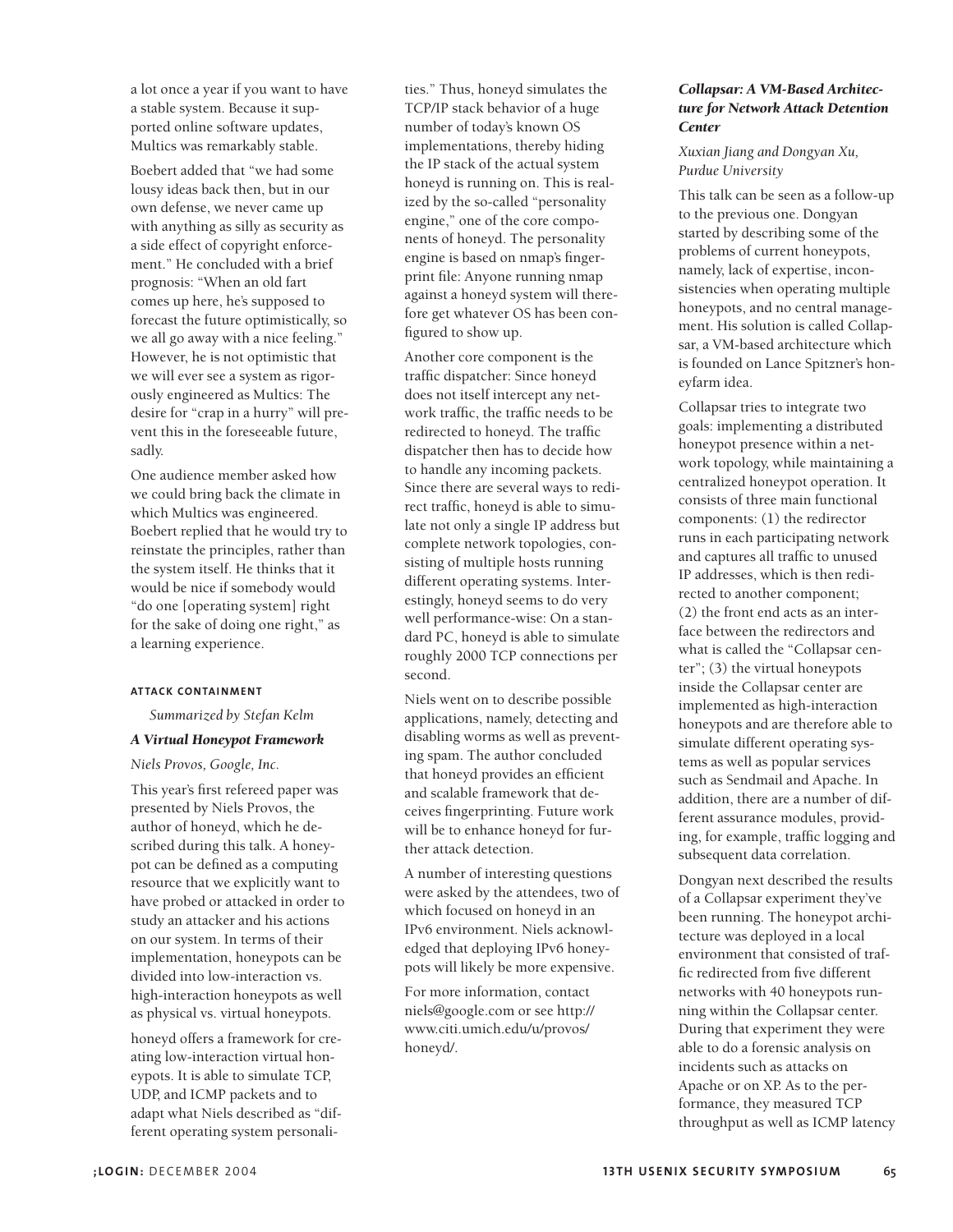for both VMware and UML (usermode Linux).

The authors observed that Collapsar even allows for more sophisticated analyses, such as steppingstone identification and detection of network scans.

During the discussion one member of the audience remarked that Collapsar relies on the (bad) principle of "security by obscurity" in that the redirectors need to remain in the "dark IP space" (i.e., hidden from possible attackers) in order to function properly. This was confirmed by Dongyan.

For more information, contact dxu@cs.purdue.edu or see http://www.cs.purdue.edu/homes/ jiangx/collapsar.

#### *Very Fast Containment of Scanning Worms*

*Nicholas Weaver, International Computer Science Institute; Stuart Staniford, Nevis Networks; Vern Paxson, International Computer Science Institute and Lawrence Berkeley National Laboratory*

Nicholas Weaver talked about a new and very fast method to scan for kinds of "Internet slime" in order to stop these worms efficiently. Static defenses have been and still are insufficient to stop worms from spreading in networks. The reaction needs to be automatic.

The algorithm Nicholas and his group have developed aims to implement worm containment, i.e., isolating a worm and subsequently stopping it from spreading further. Their work is based on the Threshold Random Walk (TRW), which has been modified for better hardware and software implementation possibilities. The basic idea is to use caches in order to keep track of incoming and outgoing connections; if a particular counter has been reached, connections start being blocked.

One interesting addition to the algorithm seems to be cooperation between said containment devices.

If a device is able to use the status of other devices as another detector, the scanning results should be improved. The speaker concluded that not only are they able to enhance worm containment using their implementation, but they also gain a better understanding of particular worm attacks.

For more information, contact nweaver@icsi.berkeley.edu.

## *RFID: Security and Privacy for Five-Cent Computers*

#### *Ari Juels, RSA Labs*

*Summarized by Ashish Raniwala*

Ari Juels, principal research scientist at RSA, gave an excellent presentation on security and privacy issues for RFID. RFID does not refer to any single device but to a spectrum of them, ranging from the basic RFID tag and EZ Pass to mobile phones. The talk focused on the basic RFID tag, which is a passive device that gets all its power from the RFID reader. In contrast to a bar code, RFID does not require line of sight between the tag and the reader. Additionally, RFID provides a unique ID for every object, as compared to bar codes, which only identify the type of object. An RFID has fairly limited memory (hundreds of bits), computational power (thousands of gates), and wireless range (few meters), making it hard to implement any real cryptographic functions or non-static keys.

RFID is already seeing many practical applications, starting from supply-chain visibility to anti-counterfeiting drugs. With push from such industry giants as Wal-Mart and Gillette and the decreasing cost of tags and readers (estimated to be 5 cents/tag and several hundred to several thousand dollars/reader by 2008), RFIDs are expected to become the physical extension of the Internet.

However, there are several security and privacy issues associated with RFID usage. An RFID tag can be

clandestinely scanned to get personal information such as items carried on person. Limited computing resources make it hard to enforce strong access control on the RFID. Because of such concerns, RFIDs are already facing strong opposition, not just from customers but from corporations as well. For example, corporations need to worry about espionage and tag counterfeiting.

One approach to address the privacy issues is to "kill" the RFID tag as soon as the customer checks out items from the store. However, RFIDs are much more useful in their "live" state. Ari mentioned several novel applications that require that RFIDs stay alive postcheckout. For example, one can imagine a "smart" closet that can detect what clothes one has and suggest latest styles, or a "smart" medicine cabinet that can aid cognitively impaired patients, or automated sorting of recycled objects.

Ari suggests that it is hard to come up with useful solutions if one assumes the omnipresent oracle adversarial model. One needs to work with more realistic and weaker adversarial assumptions. Ari discussed three different approaches based on his own research. The first approach, termed "minimalist cryptography," is based on the observation that an adversary has to be physically close to the tag to be able to read it, and therefore can query it only a few times in any attack session. One can therefore store multiple pseudonyms on the tag, and return a different one each time the adversary queries. This makes it hard for the adversary to associate any tag with a particular object. The object-pseudonyms association can be known only to a trusted verifier. This approach can be further strengthened by throttling the query rate to prevent rapid, repeated scanning of the tag, and by refreshing the set of pseudonyms using a trusted reader.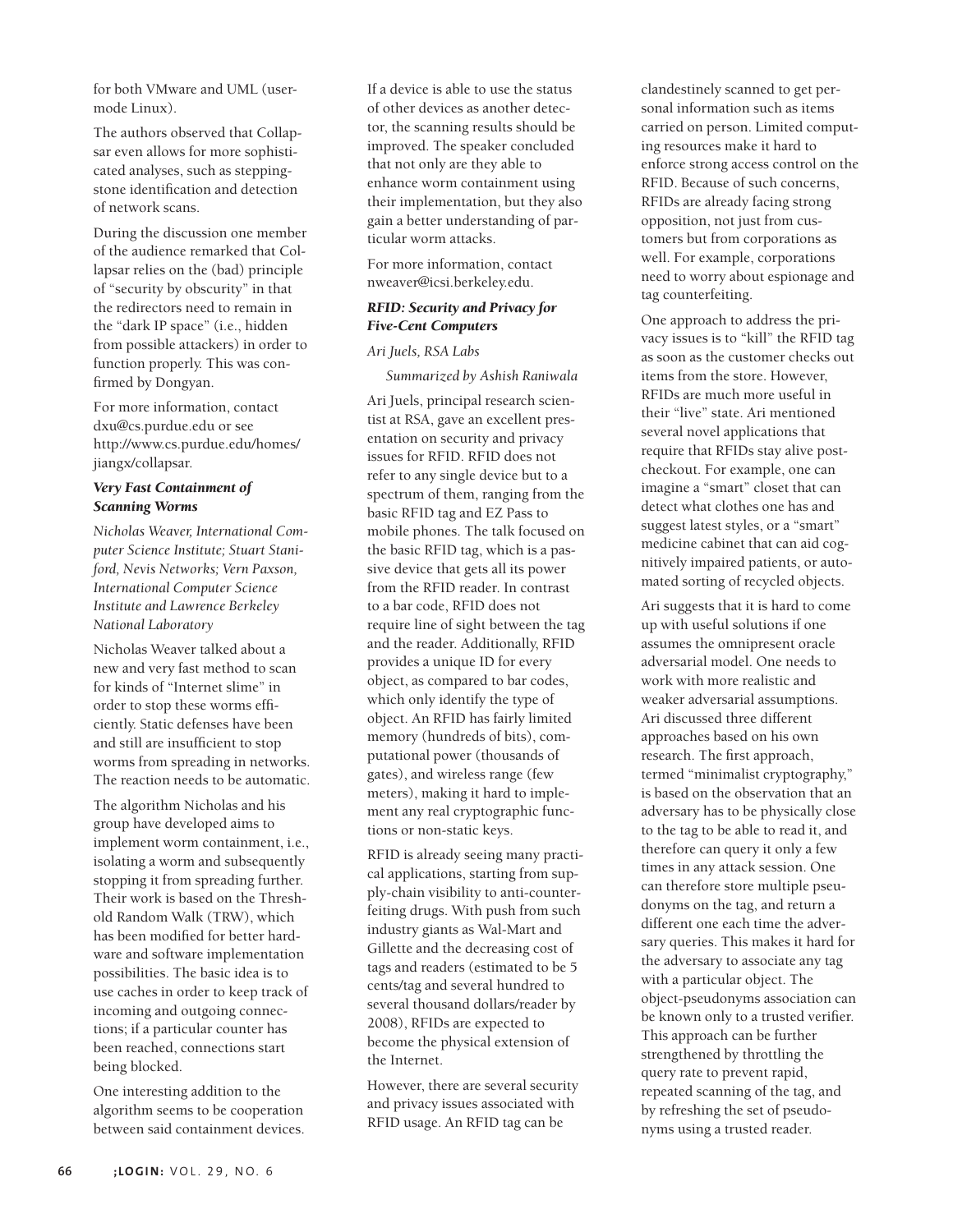The second approach is based on the idea of a "blocker tag," which can simulate all possible tags for any object. The blocker tag exploits the "tree-walking" anti-collision protocol used in ordinary tagreader communications, and returns both "0" and "1" every time the reader queries for the next bit of the tag. This spams the reader with a large number of tags, protecting the privacy of the person. A blocker tag, however, needs to be selective in its blocking; for instance, it should only block purchased items carried by a shopper, not the unpurchased ones. Juels discussed use of a privacy bit that can be turned on or off based on whether the user wants the item to belong to the privacy zone.

The third approach uses a proxy RFID device, such as a mobile phone. The proxy device acquires the tags of the object and deactivates the original tag. All queries to the tag are then answered by the proxy device while enforcing the desired privacy policies. The proxy device can release the acquired tag and reactivate the original tag when it is about to leave the wireless range of the proxy.

RFIDs have led to a significant privacy debate, but at this point these security and privacy problems are more psychological than technological. Currently, RFID deployers can barely get the technology to work. For instance, UHF tags do not work well when close to the human body. It is hard to distinguish items in one shopper's cart from those in another's, because of the uncontrolled wireless range.

Ari concluded the talk by discussing some of the open issues for research: more realistic adversarial models for evaluating security techniques, and anti-cloning to prevent cloning of RFIDs. Ari pointed to *http://www.rfid-security .com* for more information.

#### **PANEL: CAPTURE THE FLAG**

*Giovanni Vigna, University of California, Santa Barbara; Marc Dougherty, Northeastern University; Chris Eagle, Naval Postgraduate School; Riley Eller, CoCo Communications Corp.* 

*Summarized by Rachel Greenstadt*

The goal of this panel was to explore the utility of Capture the Flag competitions as pedagogical tools. These are competitions in which teams compete to defend their computers/data and attack those of the other team. A scoring bot periodically gauges the progress of the various teams and assigns points.

The panel, moderated by Tina Bird, got off to a rough start as Riley/Caesar—representing the Ghetto Hackers—was delayed. The Ghetto Hackers run the famous Capture the Flag competition at DefCon. He arrived by the end, but the panel began with the other panelists: Chris Eagle, associate chairman of the Naval Postgraduate School and a member of their Capture the Flag team; Marc Dougherty, who runs a Capture the Flag competition at Northeastern; and Giovanni Vigna, an associate professor of CS at UCSB who runs Capture the Flag competitions at his school and participates in the DefCon competition. It turned out Chris represented the winning team at this year's DefCon, and Giovanni, the second place team.

Marc Dougherty got his start in Capture the Flag competitions by participating in the competition at Northeastern and winning by exploiting a trivial weakness in the game setup. He decided to help fix the competition and has been involved in it ever since. He likes Capture the Flag competitions because they give students an opportunity to play with tools they wouldn't get to play with (legitimately) otherwise. At Northeastern, Capture the Flag is all-volunteer, not part of any class, and is all about fun. They run their competition attached to the Internet (as opposed to most other competitions, which have an air gap), but the students are careful. Marc's working on a modular system for running and scoring games so that they are easier to set up and run. He hopes to have it out, and available to the public, by October.

Chris has been involved with Capture the Flag for four years; this year his team won at DefCon. In describing their victory, he explained how the setup of the game can have unintended consequences. This year's DefCon was supposed to be all about offense—85% of the points were gained from offense, only 15% from defense but Chris acknowledged that Giovanni's team had a better offense than his. However, the way the scoring bot worked was to access each system and then award points based on how many of your own and other teams' tokens you had. Chris's team won by waiting for Giovanni's team to hack a bunch of systems and then hacking theirs, stealing all their tokens and defending them well.

Giovanni concurred with this analysis and also mentioned that DefCon was tricky this year because the VM image of the system they were supposed to attack and protect was Windows, and who knows how to deal with that? Giovanni talked more about running a competition in a university setting. Capture the Flag competitions are a great tool to educate students in security. In this hands-on experience, the students learn a lot about buffer overflows, SQL injection, etc. You can also structure the competition so that you get useful data for your research, which is a nice side effect. The competitions help students develop teamwork and crisis management skills. All the panelists agreed that the most difficult part of running the competi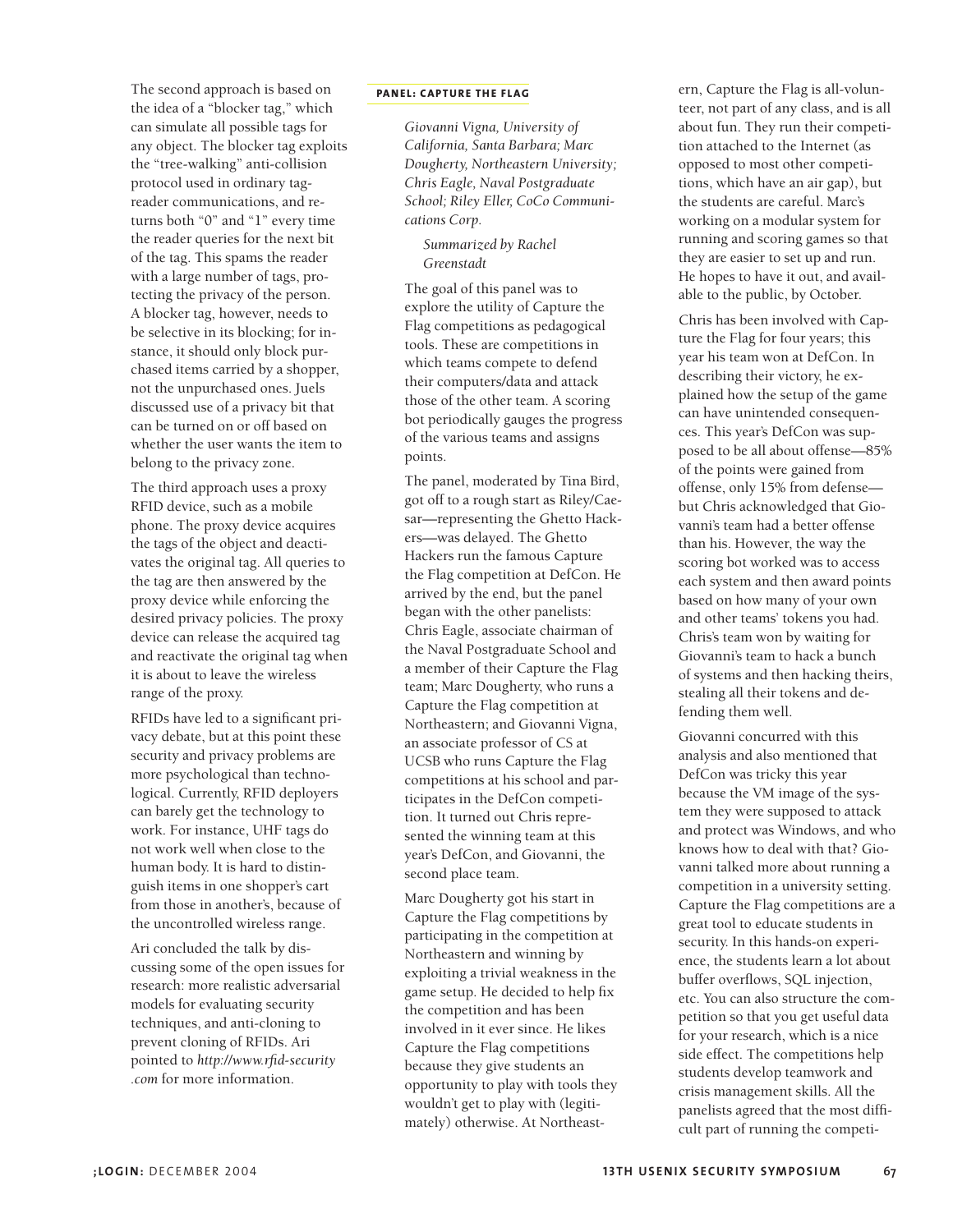tions was developing a good scoring system. A competition requires a lot of time to set up initially, but running it becomes easier after that.

This was Caesar's fourth year involved in running the DefCon Capture the Flag competition. After the Ghetto Hackers won the competition the third time in a row, they decided to run it. This year they changed the system so that the scoring bot monitored who had the tokens of the various teams. Before this, scoring was just based on rooting a box, which is not an interesting measure per se, since it doesn't provide a realistic view of the way information is stolen today (at this point, Tina noted that two of the panelists' eyebrows moved). The competition was easier to prepare this year; they got people with a bunch of drinks coding nonstop for 10 days and it was done. All the panelists praised the way the Def-Con qualifying round was run this year. The Ghetto Hackers are organizing a large, Internet-based contest, called Mega Root Fu. The Ghetto Hackers are willing to run competitions in exchange for airline and hotel costs and a weekend beer budget (\$200–\$300 of alcohol a day).

#### *Fighting Computer Virus Attacks*

#### *Peter Szor, Symantec Corporation*

#### *Summarized by Wei Xu*

Every month, critical vulnerabilities are reported in a wide variety of operating systems and applications. Computer virus attacks are quickly becoming the number one security problem and range from large-scale social engineering attacks to exploiting critical vulnerabilities. In this talk Szor discussed the state of the art in computer viruses and computer virus defense. He presented some promising host-based prevention techniques that can stop entire classes of fast-spreading worms, as well as worms using buffer overflow attacks. He also dis-

cussed in-depth worm and exploit analysis.

Szor first presented a short history of self-replicating structures. Modern computers started from von Neumann's architecture, in which programs are stored in primary memory and the CPU executes the instructions one by one. In 1948 von Neumann introduced Kinematon, a self-reproductive machine. Later Ed Fredkin used cellular automata to represent self-reproductive machines. In 1966, warrior programs, Darwin and Core Wars, were devised. In these programs, warriors fight each other, which is very similar to modern worms. John Horton Conway's 1970 Game of Life is unusual. The game follows a set of simple rules, but it can produce a remarkably large number of patterns. In the early seventies, self-replicating programs emerged. For instance, in 1971–1972, Creeper was born during the early development of ARPANET. In 1975, the self-replicating version of the Animal game was released, written by John Walker, founder of Autodesk, Inc. In 1982, Skrenta's Elk Cloner, a virus on Apple II, was developed. Peter showed a quick demo of Elk Cloner using an Apple II emulator.

Peter then presented several representative virus code evolution techniques. The complexity of virus threats has increased over time. In 1987, code encryption began to be used to hide the function of the virus code, and in 1990, code permutation was introduced into viruses. The number of permutations of a single virus has increased significantly. For example, in 2000 W32.Ghost had 10 factorial different permutations. Polymorphic viruses, which first appeared in 1991, can create an endless number of new decryptors that use different encryption methods to encrypt the constant part of the virus body. An even more powerful technique used by polymorphic viruses is external polymorphic engines (Polymorphic

Engine Object, or MtE). Emulation provides a very good approach to detection of this type of virus.

Metamorphic viruses are more difficult to detect. Here "metamorphic" means "body polymorphic." Unlike other polymorphic viruses, metamorphic viruses do not require a decryptor. Instead, the virus body is "recompiled" in new generations, and the virus code can shrink and expand itself. Source code mutation (encrypted source code compiled into slightly different but equivalent encrypted source code) is usually used in metamorphic viruses (e.g., W32.Apparition). Equivalent instruction sequences are one s uch technique. There are metamorphic viruses for Windows operating systems, including the recent Windows .NET framework (MSIL.Gastropod in 2004). Surprisingly, there are also multi-platform metamorphic viruses, such as {W32, Linux}/Simile.D, which infects both Windows and Linux systems.

There is a class of "undetectable" computer viruses. W95.Zmist is one example. This virus is an entrypoint-obscuring virus that is metamorphic. Moreover, the virus randomly uses an additional polymorphic decryptor. Zmist also supports a unique new technique: code integration. The Mistfall engine contained in the virus is capable of decompiling portable executable files to their smallest elements. Zmist first moves code blocks out of the way, inserts itself into the code, regenerates code and data references, including relocation information, and rebuilds the executable.

Next Szor talked about modern worm attacks. Nowadays, we have another important problem: fastspreading worms. The frequency of worm attacks is increasing, and worms are getting faster than update and patch deployment. Meanwhile, known vulnerabilities are on the rise. There are many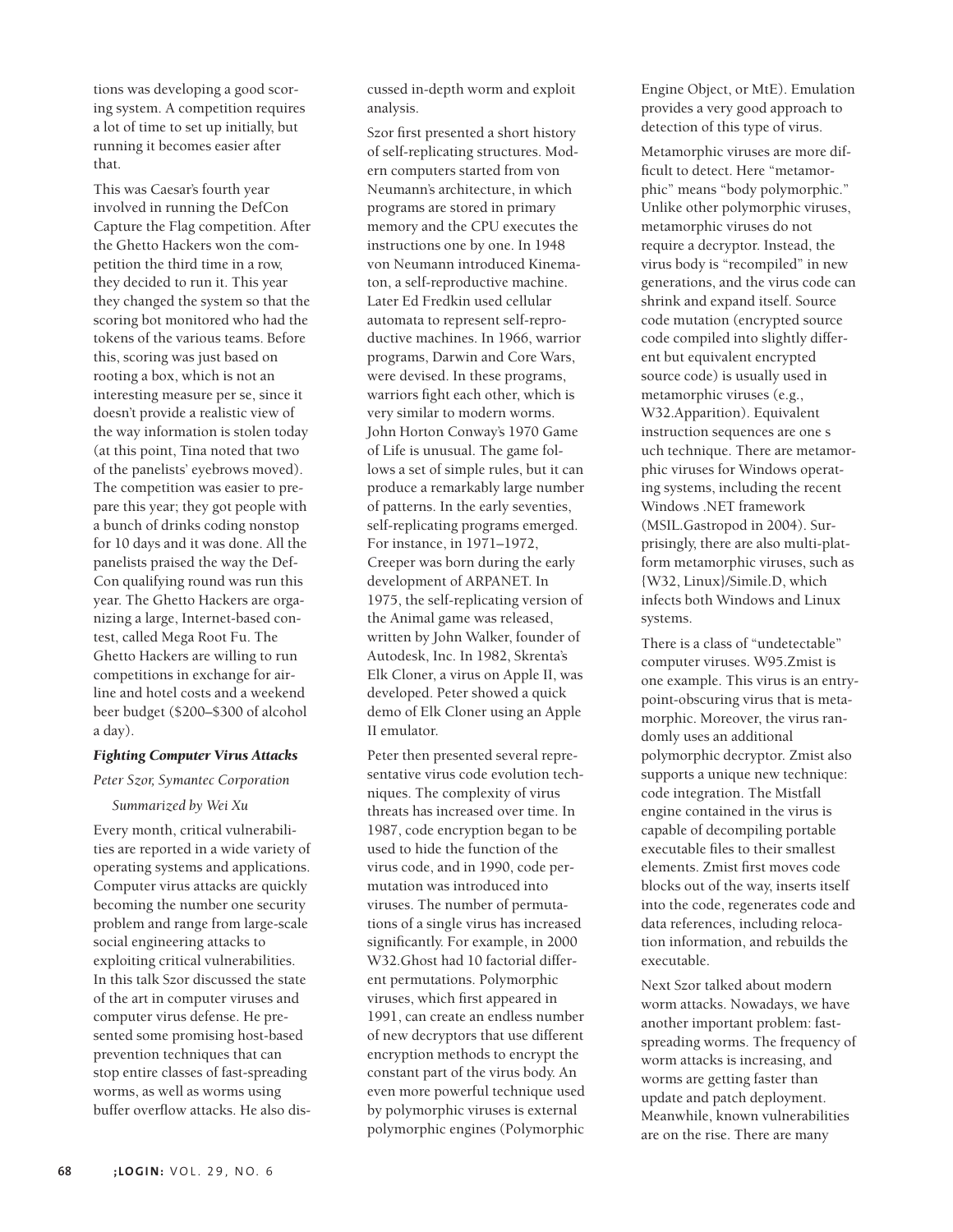incidents of worms that caused major DoS attacks; for instance, the Blaster worm contributed to a major blackout. Here are several famous worms: Blaster (August 2003), Code Red (July 2001), Nimda (September 2001), Slammer (January 2003).

The Code Red worm is based on a buffer overflow attack on Microsoft Internet Information Server (IIS). The worm uses GET requests to trigger the buffer overflow vulnerabilities in IIS.

The Slammer worm is another buffer overflow–based attack targeting Microsoft SQL Server. The Slammer code is amazingly small, only 376 bytes.

To detect these types of worms, we can use generic IDS signatures characterized by the sizes of buffer and input strings as well as other important attack patterns. Below is a rule to detect Slammer:

alert udp any any -> any 1434 (msg: "MS02-039 exploitation"; content: "|04|"; offset 0; depth:1; dsize>60)

where 60 is calculated by size\_of\_buffer - (string\_size1 string\_size3 - terminating\_zero)  $= 128 - 40 - 27 - 1 = 60.$ 

Szor gave the details of how Blaster works. Basically, Blaster exploits the target on port 135/tcp of Windows XP/2000 and uses the TFTP protocol to upload the worm code onto the victim systems.

Szor then presented various wormblocking techniques.

In a host-based layered security model, we have layers such as personal firewall, anti-virus protection, host-based IDS, and OS/application layer prevention or access control. The network can also be a part of this model. Outbound SMTP worm blocking is an example of network protection. In this case, emails sent by an SMTP client are first redirected to a scan manager for virus scanning before being

passed to the SMTP server. The scan manager can use a NAV client and consists of a decomposer and anti-virus engines.

Digital Immune System can provide worm/virus protections for a largescale network. In this system, the customer-side AV client communicates with a quarantine server, which itself talks to the vendorside servers through a customer gateway. The vendor-side servers include automated/manual analysis centers and definition servers. Anti-virus researchers interact with these servers to identify new viruses/worms and provide detection mechanisms.

There are many techniques for blocking buffer overflow attacks: code reviews, security updates (patches), compiler-level extensions (e.g., StackGuard; ProPolice; and Buffer Security Check in MSVC .Net 7.0/7.1), user-mode extensions (e.g., Libsafe), kernel extensions against user-mode overflows (e.g., PAX, SecureStack), and OS built-in protections (e.g., Solaris on SPARC).

An NX (non-executable) page attribute on AMD64, EM64T, and updated Pentium 4 can be used to prevent buffer overflow attacks. When an NX-marked page is executed, an exception is generated. The Data Execution Prevention (DEP) in Windows XP SP2 takes advantage of this feature. Note that there are already viruses that are aware of DEP.

In order to block worms, we can also deploy other techniques such as exception-handling validation, injected code detection (shell-code blocking), and self-sending code blocking (send blocking). These techniques can stop attacks after a buffer overflow or prevent viruses/worms from propagating.

Szor showed demos on blocking shell code in both Windows and UNIX systems. He also showed demos on blocking various worms. It is worth mentioning that the

Witty worm made use of exploitations of third-party software (Internet Security Systems' security products).

In the end, Szor pointed out some future threats from viruses/worms.

Worms can do secure updating. For example, the Hybris worm has more than 20 plug-ins, and these plug-ins can be downloaded via secure channels by the worm itself.

Worms can communicate. They can export/import user accounts/ passwords, payloads, mutation engines, and exploit modules.

Viruses for mobile phones, smart phones, and pocket PCs will become a huge problem. In fact, there already exist proof-of-concept viruses for these platforms.

Q. Have you seen any viruses on mobile devices that spread by means other than Bluetooth?

A. Haven't seen such viruses. But we expect to see viruses that leave a backdoor on mobile devices and use SMTP to send out emails with attachments or invitation SMS messages to infect other devices.

Q. How would I get access to proofof-concept viruses?

A. No public accesses. We get them by submissions.

Q. What is the meaning of "proofof-concept" viruses?

A. These are viruses that do not want to hide themselves.

Q. How can one detect Zmist today?

A. It is hard. But we can detect the virus using a disassembler.

Q. Is there convergence between anti-spam and anti-virus efforts?

A. We have recognized that antispam techniques are very important. We are investigating this.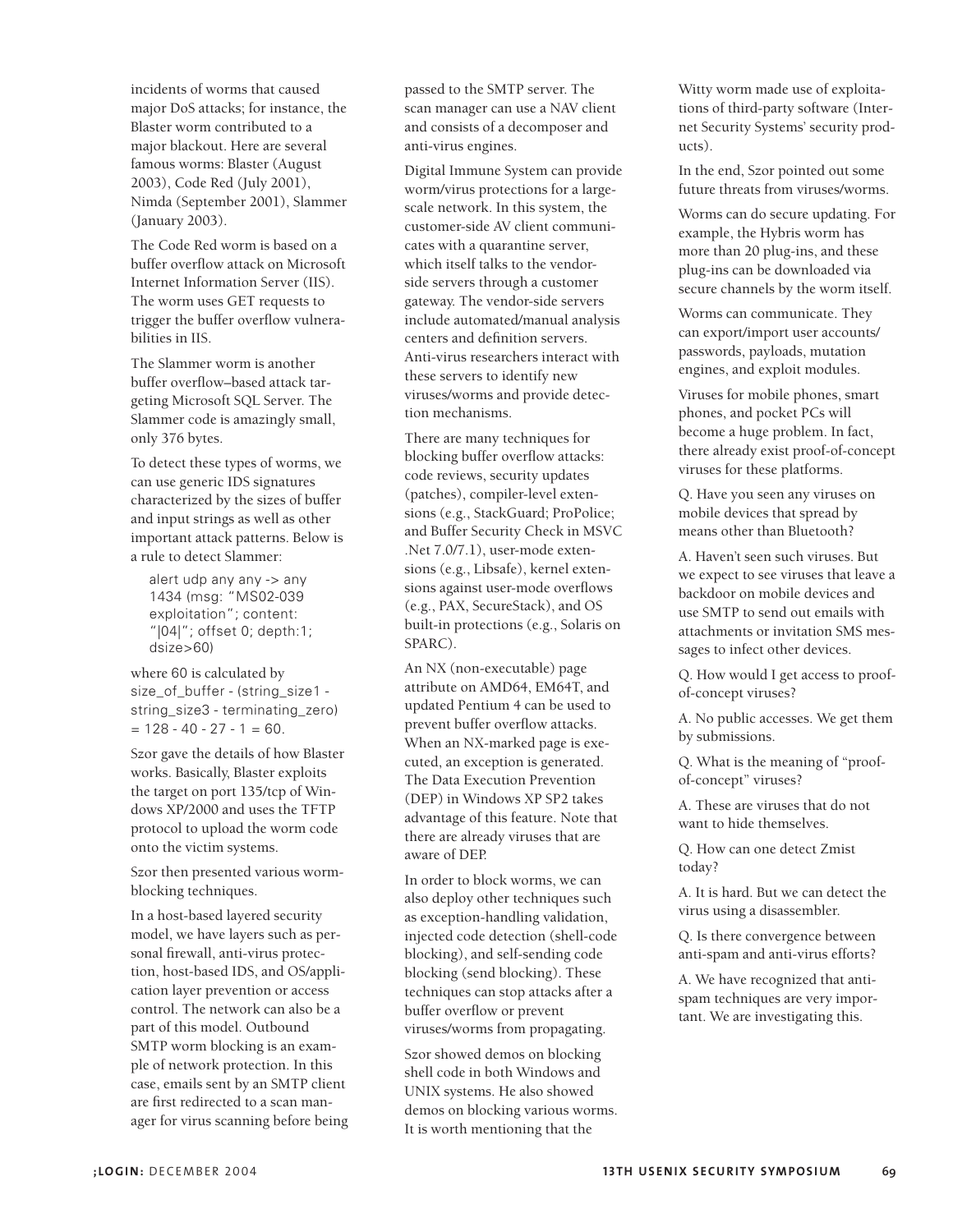#### **P ROTECTING SOFTWARE**

*Summarized by Chad Mano*

## *TIED, LibsafePlus: Tools for Runtime Buffer Overflow Protection*

*Kumar Avijit, Prateek Gupta, and Deepak Gupta, IIT Kanpur* 

Kumar Avijit presented a twopronged approach for protecting both new and legacy code from the "menace" called buffer overflow. This is accomplished by using TIED (Type Information Extractor and Depositor) and LibsafePlus.

TIED uses debugging data generated by the compiler to create a data structure containing the size information of all global and automatic buffers. This data structure is inserted into the program binary to be used at runtime. LibsafePlus is an extension of the Libsafe tool which provides more extensive bounds-checking features. Libsafe-Plus identified all 20 buffer overflow attacks in the Wilander and Kamkar test suite, while Libsafe identified only six.

The overhead associated with these tools is around 10 percent. The code is available at http://www .security.iitk.ac.in/projects/Tied-Libsafeplus.

## *Privtrans: Automatically Partitioning Programs for Privilege Separation*

*David Brumley and Dawn Song, Carnegie Mellon University* 

David Brumley explained that attackers target privileged programs because "it gives them a bigger bang for their buck." Programs can be partitioned into two separate entities to increase protection. This prevents a bug in the unprivileged part of the program from giving access to a privileged area. The privileged program, or monitor, handles sensitive processes, such as opening /etc/passwd. The unprivileged program, or slave, handles all other processes. The important result of partitioning is a small

monitor, which means the trusted base is easier to secure.

Partitioning of programs is traditionally done manually. Mr. Brumley presented the first approach to automatic privilege separation. This is accomplished using a tool called Privtrans. Variables and functions in the source code must first be annotated to identify the privileged parts of the program. For the programs tested this took between 20 minutes and two hours. Privtrans takes the annotated source and creates separate monitor and slave source code. Communication between the two programs is implemented with RPC.

Privtrans is able to obtain results similar to manually partitioned code. The associated overhead is reasonable for the increase in software security.

## *Avfs: An On-Access Anti-Virus File System*

*Yevgeniy Miretskiy, Abhijith Das, Charles P. Wright, and Erez Zadok, Stony Brook University*

Yevgeniy Miretskiy presented Avfs, which is a true on-access virusscanning file system. In contrast to on-open, on-close, and on-exec scanning, which run in user space, Avfs runs in kernel space and provides incremental file scanning, which prevents infected files from being written to disk.

Avfs is based on the ClamAV virus scanner, which was enhanced and renamed Oyster. The enhancements improve the scalability from a linear function to a logarithmic function. The important features of Avfs are that it detects viruses early to prevent file system corruption, it avoids repetitive unnecessary scanning by implementing partial scanning, it works transparently in kernel space, and it can be ported to many file systems.

## *I Voted? How the Law Increasingly Restricts Independent Security Research*

#### *Cindy Cohn, EFF*

*Summarized by Rachel Greenstadt*

Cindy Cohn used the work Avi Rubin and his colleagues did examining the Diebold voting machines to illustrate a problem facing security researchers today: In order to do our research, we need "her or someone like her" to answer our legal questions.

The first hurdle she often faces when dealing with these matters is people questioning the need for independent security research. She often has to explain that the vendor might not otherwise be motivated to fix security problems and that, since we are all connected, good security is in the public interest. The insecure system in question in this case was the Diebold voting software. The source code was leaked on the Internet, and researchers at Johns Hopkins and Rice did an independent security audit. They found serious problems.

The talk focused on four areas of the law where the Diebold study could be called into question. These were copyright law, the DMCA, the Computer Fraud and Abuse Act, and trade-secret law. In the case of copyright law, Diebold owned the copyright to the code. In order to study the code, the researchers needed to make copies, facing as much as \$150,000 in fines for infringement. In this case, the researchers had a good case for making fair use of the code, since it was for critical and scientific work and didn't impede the market. However, the law is structured poorly for protecting fair use, as there is no cut-and-dried way to tell whether an action qualifies as fair use, so you need to hire a lawyer.

Next came the DMCA. The DMCA prohibits people from circumventing a technological measure that controls access to a copyrighted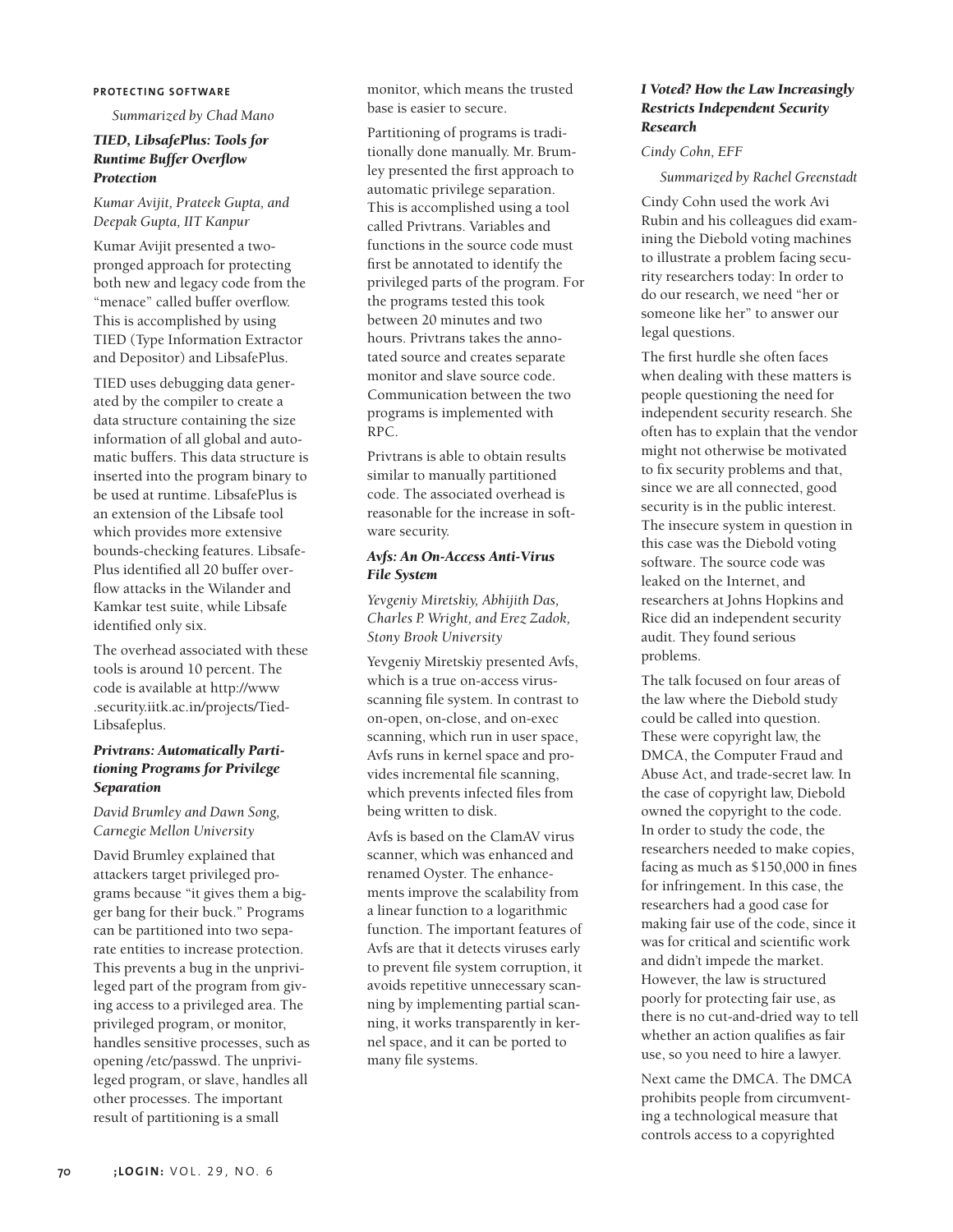work. The scientific exception is effectively useless. Some of the files were encrypted zip archives, so the EFF instructed the researchers only to audit code that had been unzipped by others. Members of the audience expressed incredulity that a zipped archive could be considered an effective control mechanism. Another issue raised by the DMCA is publishing findings. It is unclear how far this goes: DeCSS? source code showing how to bypass some DRM? a high-level description of such code? an academic paper? This last case was at issue in the SDMI challenge paper presented at USENIX '01 Annual Technical Conference. The RIAA made threats but then backed down, so no legal precedent has been set.

The Computer Fraud and Abuse Act is the generic federal computer intrusion law. It states that unauthorized access to a protected computer is illegal. Even though the code was publicly available on Diebold's servers, someone probably broke this law to access it. There was a concern that Diebold might claim an intruder stole the code and handed it to the researchers. That would be difficult since the code was so widely available on the Internet. But the researchers had to depend on code falling out of the sky.

The last issue that often comes up is trade-secret law, which basically states that a company's desire to keep any particular information secret has to be respected and that anyone who publishes that information is liable. Many vendors would love to claim that the security flaws in their products are trade secrets. Fortunately, reverse engineering is allowable. However, not all security flaws can be found through reverse engineering, and EULA licenses often prevent reverse engineering. This institutionalizes security through obscurity.

The researchers in the Diebold situation finally got enough clearance

to do their research, but there were a lot of legal pitfalls, and EFF needs support. Cindy urged the audience to support HR 107, which provides a fix to the DMCA, and said that it is important to talk about the need for security research with people who are nontechnical. A good way to frame the issue is in terms of consumer protection: people need to be protected from companies that will sell you snake oil security and buggy software. Avi Rubin mentioned that everything turned out okay in their case, but would she advise other researchers to take the same risk? Cindy responded that, at the end of the day, she does not tell people what to do. It's her job to lay out the risks, costs, and benefits and whether EFF will represent them. Great advances in the law have happened because people were willing to take chances and bear it if they lost. The history of the law demonstrates that people are rarely given rights, that they must take them. She can tell you what the law says now, but then you have to make your decision.

# **PROTECTING SOFTWARE II**

*Summarized by Stefan Kelm*

# *Side Effects Are Not Sufficient to Authenticate Software*

*Umesh Shankar, Monica Chew, and J.D. Tygar, University of California, Berkeley*

This talk was somewhat different from most of the other ones, in that it didn't present a solution to a security problem but presented an attack to a security solution that had been presented at the previous security symposium.

Umesh presented a number of problems with Genuinity, a system allegedly able to authenticate remote systems without using trusted hardware. Since the Genuinity source code was not available to the authors, they based their attack scenarios on what had been published already. The basic idea behind Genuinity is the computa-

tion of checksums by remote systems, which subsequently gets verified by the authenticating system. The authors described and implemented what they called a substitution attack: They computed the correct checksum quickly while running non-approved (arbitrary) kernel code. Thereafter, the original data in the computation needed to be substituted.

Umesh even went to so far as to argue that remotely authenticating systems will not be possible at all without some form of trusted hardware. Moreover, he questioned the availability of useful applications except, e.g., set-top game boxes.

For more information, contact ushankar@cs.berkeley.edu or see http://www.cs.berkeley.edu/~ushan kar/research.

# *On Gray-Box Program Tracking for Anomaly Detection*

*Debin Gao, Michael K. Reiter, and Dawn Song, Carnegie Mellon University*

In this more theoretical talk, Debin Gao presented work on anomaly detection systems. Today there are a number of systems trying to detect anomalies by closely monitoring system calls; these systems usually can be grouped into white box, black box, and gray box systems. The motivation behind this work was to perform a systematic study on existing systems.

During the analysis Debin and his team discovered that all the current systems can be organized along three axes: (1) the information as extracted from the process on each system call; (2) the granularity of atomic units; and (3) the size of the so-called "sliding window." In doing so they try to focus on all of the 18 resulting areas instead of looking at only one, pointing out advantages and disadvantages of one area over another. Detailed results are described in the proceedings.

In the Q&A session two attendees remarked that this work does not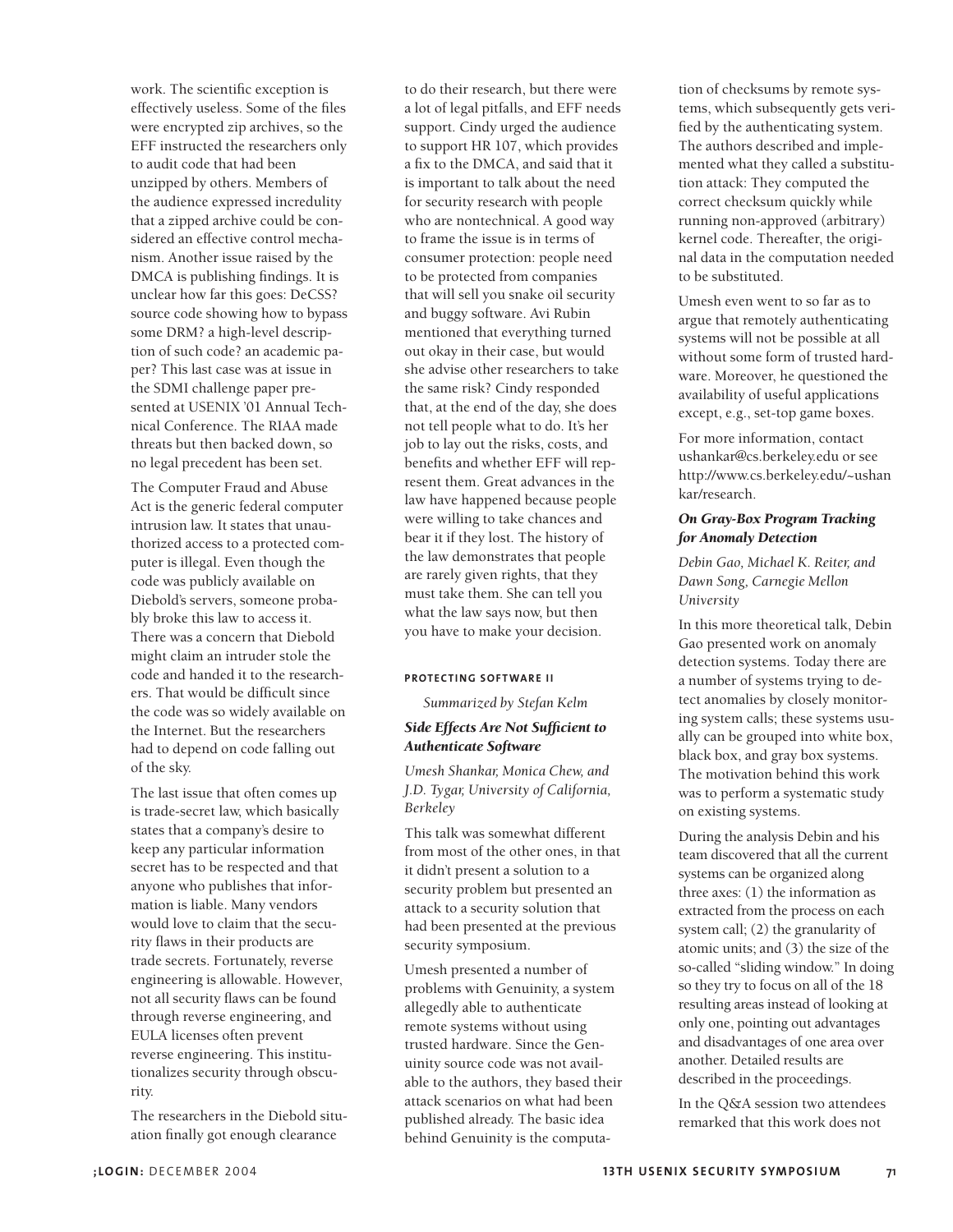take system-call parameters into account, which the author confirmed. For more information, contact dgao@ece.cmu.edu.

# *Finding User/Kernel Pointer Bugs with Type Inference*

*Rob Johnson, David Wagner, University of California, Berkeley*

The final presentation of this session focused on the issue of pointers that are passed from user applications into kernel space and that might cause security problems. Misusing this "feature," an attacker might be able to read or write to kernel memory, or simply crash the machine. According to Rob, this has been and still is a persistent problem in the Linux kernel (as well as other kernels).

The solution presented by the authors uses type qualifiers that enhance the standard C language types by defining both a kernel and a user type qualifier. This has been implemented using CQUAL, a type-qualifier inference tool.

In an experimental setup, they tested their enhancements against several versions of the Linux kernel, using CQUAL in verification as well as bug-finding mode. Of the many interesting results, they presented 17 different security vulnerabilities, some of which had escaped detection both by other auditing tools and by manual audits. Moreover, all but one of those bugs was confirmed to be exploitable by an attacker. As an additional result, not in their paper, they reported that their analysis of Linux 2.6.7-rc3 revealed that although some bugs had been fixed, they were able to find seven new security vulnerabilities in only two days.

Someone asked why programmers are not using the kind of solution presented here even though similar work has been available for quite some time. Rob replied that he thinks this is beginning to change.

For more information, see http:// www.cs.berkeley.edu/~rtjohnso/.

# *Metrics, Economics, and Shared Risk at the National Scale*

*Dan Geer, Verdasys, Inc.*

*Summarized by Serge Egelman*

Dan Geer's talk centered on risk assessment as applied to national security. He covered the current state of risk assessment, the nature of risk, how various models are used to measure risk, and predictions for risk in the near future.

Geer first explained how risk assessment is related to engineering; getting the problem statement correct is extremely critical. The correct problem cannot be solved unless the right questions are asked and the problem is thoroughly understood. In terms of national security, the questions are centered around what can attack our infrastructure, what can be done about it, what the time frame is, and who will care about it.

Because of the Internet and other enabling technologies, our society has greatly increased the amount of information that is available. While this increases productivity, it also increases risk since, in an interdependent society like ours, it is now increasingly easy to stumble into different locales. The technologies are still following Moore's Law, yet the skills needed to properly use this new power are unable to keep pace. This divergence is creating a dangerous situation with broad implications.

Geer mentioned sitting in on a risk management discussion at a major bank. The key to managing their risk is knowing exactly how much risk to take. Not taking enough risk does not take full advantage of potential returns (thus losing money), whereas taking too much risk can result in insolvency. The biggest problem for them is finding this median. In finding the right amount of risk, scenarios are discussed. These scenarios cover every conceivable factor, as risk is the result of many interdependencies. This system is the basis for our

banks and financial markets, and it largely works, for one reason: There is zero ambiguity about who is responsible for taking the risks. And this is a problem for national security because it is not very clear who owns the risk.

Along this line of reasoning, online risk is difficult to calculate because the Internet is a new and unique domain. The economic models function because the institutions are fairly static and predictable, whereas the Internet crosses many boundaries and jurisdictions. John Perry Barlow suggests that the Internet is separate from other jurisdictions, while others argue that it belongs to every jurisdiction. Attacks on the Internet are easy because the HTTP transport model allows the attacker to concentrate on the attack itself, as he or she does not need to worry about propagating it. Software companies are increasingly relying on HTTP for communication with applications, thus allowing attacks to be more concentrated. Additionally, this will increase the total amount of traffic on HTTP, which will make content filtering infeasible.

Economics have dictated a shift toward data. Corporate IT spending on data storage has been increasing every year, from 4% in 1999 to 17% in 2003. The total volume of data has been doubling every 30 months. Because of this, the focus of security will shift toward protecting the data. Viruses, spam, and online theft (whether it be identity or economic) have greatly increased. Users respond with complaints, and legislators respond with an increase in laws governing online security and privacy. But much of the response is ill-conceived; HIPAA attempted to account for technology change, but resulted in a law that was totally unreadable.

On the national scale, there are many considerations for mitigating risk. We create unique assets to decrease ambiguity; for example,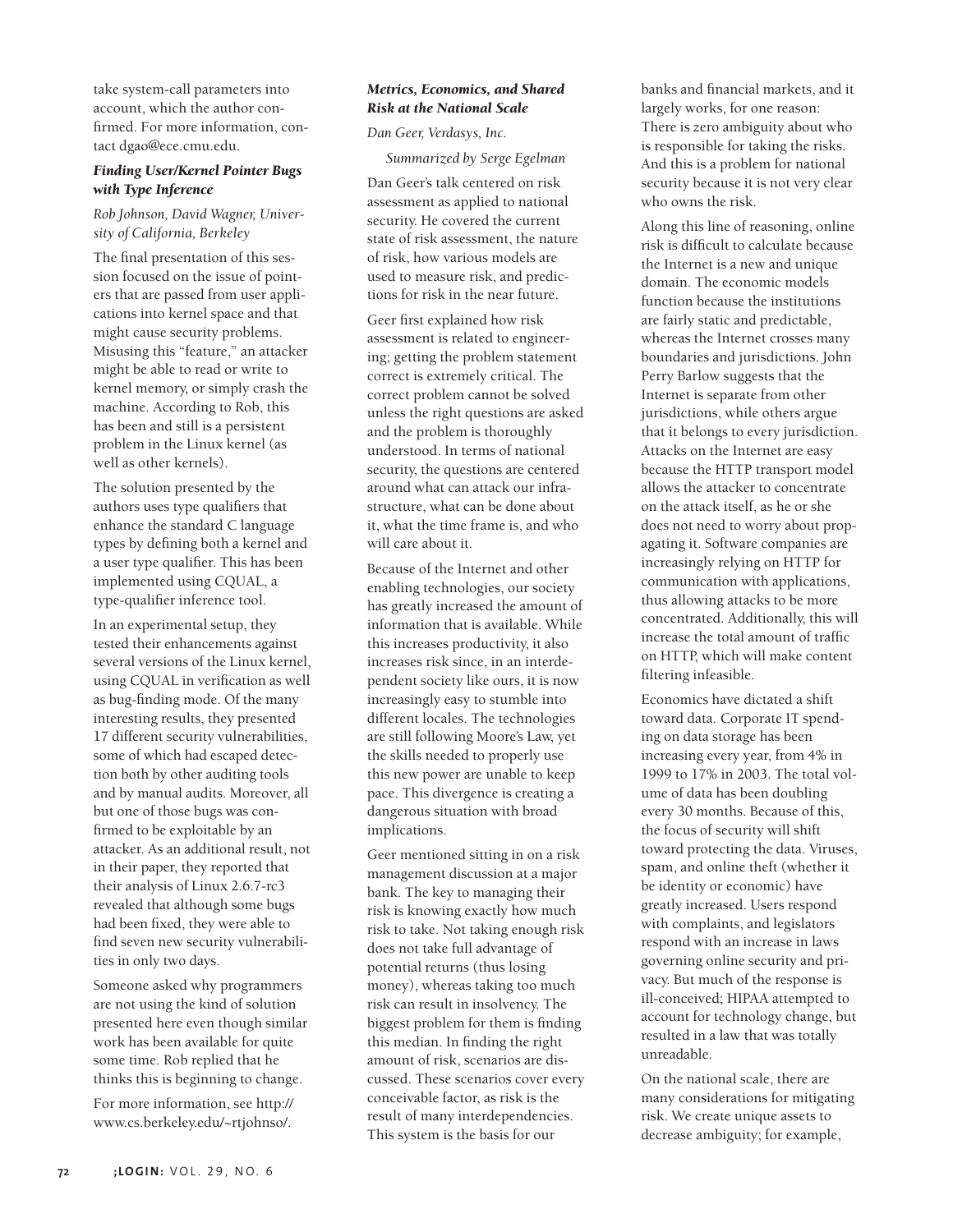there is only one DNS system, since having multiple ones will defeat the purpose. But this creates a huge risk in that it offers a single target. The best counter to this is replication, creating multiple homogeneous nodes that all work together. On the other hand, replication can result in cascade failure; nodes can be used to propagate attacks. Creating this monoculture has a direct effect on exploits, since only one is needed to take out entire networks of machines. Additionally, the amateur attackers create smokescreens for the professional attackers.

Currently, the best solution we have for online attacks is field repairs. Software is patched when a vulnerability is found. This has many implications, the first of which is liability. Software is sold "as is," and thus the user agrees not to hold the manufacturer liable for any problems if the product updates are not applied. Automatic updating of software has been mandated in many license agreements for this same reason. At the same time, applying patches is not without risk. As Fred Brooks described, fixing flaws in old software invariably introduces new ones.

Geer predicts that within the next 10 years, advances in traffic analysis will greatly increase, just as advances in cryptography have increased over the last 10 years. Additionally, increasing threats will result in decreasing security perimeters. Currently firewalls are used to secure a corporate network; this will shift toward mechanisms to protect individual data. Security and privacy are currently being treated similarly; this will also change in the future.

Geer discussed further challenges in the next 10 years. Among those were eliminating large-scale epidemics and minimizing the amount of skill needed to be safe. He proposes creating commercially available tools for creating certifiable systems. Finally, he believes that information security needs to be as

good as or better than financial security. But to accomplish this, better metrics are needed to answer specific assessment questions.

Because of the immediacy of this need, there is no time to create a system from scratch. We must steal models from other fields such as public health, insurance, financial management, and even physics. These models must take into account information sharing and must place values on the information. This amounts to calculating both replacement and future values. Currently the basis for these are the black market values: email address, chat screen names, and pirated software are all sold. In lieu of measuring security, we can simply assign risk in much the same way that credit card companies do (i.e., \$50 liability on fraudulent purchases). These metrics are not free, however. There is always the tendency for government or other entities to impose strict controls.

In conclusion, Geer stressed that, rather than using words to describe problems, we need to do quantitative analysis. Unknown vulnerabilities are secret weapons of the attackers. The absence of a major incident says nothing about a decrease in risk. All of this is further ensuring that tradeoffs will be made between safety and freedom.

#### **THE HUMAN INTERFACE**

*Summarized by Nick Smith* 

# *Graphical Dictionaries and the Memorable Space of Graphical Passwords*

*Julie Thorpe and Paul van Oorschot, Carleton University*

Graphical passwords can be a more secure authentication mechanism than traditional text passwords, because they offer a wider set and could possibly effect a positive change on the percentage of the password set that a typical user will choose. It may also be easier for

users to memorize an image than a text password.

The idea proposed is to have a user draw an image on a grid (larger or smaller to increase or decrease size of the password set) and to track the start and end position of each pen stroke to create an image definition. In this way, identical images could possibly be drawn in several different ways, which further expands the password set. The idea does suffer from the same problem as text passwords, though, which is that users are more likely to draw certain patterns (e.g., symmetric images along center axes, common images, low number of pen strokes, similar drawing sequences).

Regardless of drawbacks, which are unavoidable in any solution, graphical passwords are shown by Thorpe and Oorschot to be potentially more useful and secure than text passwords.

## *On User Choice in Graphical Password Schemes*

*Darren Davis and Fabian Monrose, Johns Hopkins University; Michael K. Reiter, Carnegie Mellon University*

Recognition of images, specifically, of human faces, can be used to replace text passwords for authentication. Humans are especially good at pinpointing minute and detailed characteristics in the human face, especially in those of a person's native culture.

There are two proposed schemes: the "Face" scheme, in which a user chooses a variable number of faces from a single provided set; the "Story" scheme, where a user chooses one picture (not all of which are faces) from each of several provided sets (recorded in sequence). In a small, 154-student study done within the university, it was found that the "Story" scheme proved much more secure (i.e., more difficult to guess) than the "Face" scheme.

One drawback to these schemes is that certain races/cultures/genders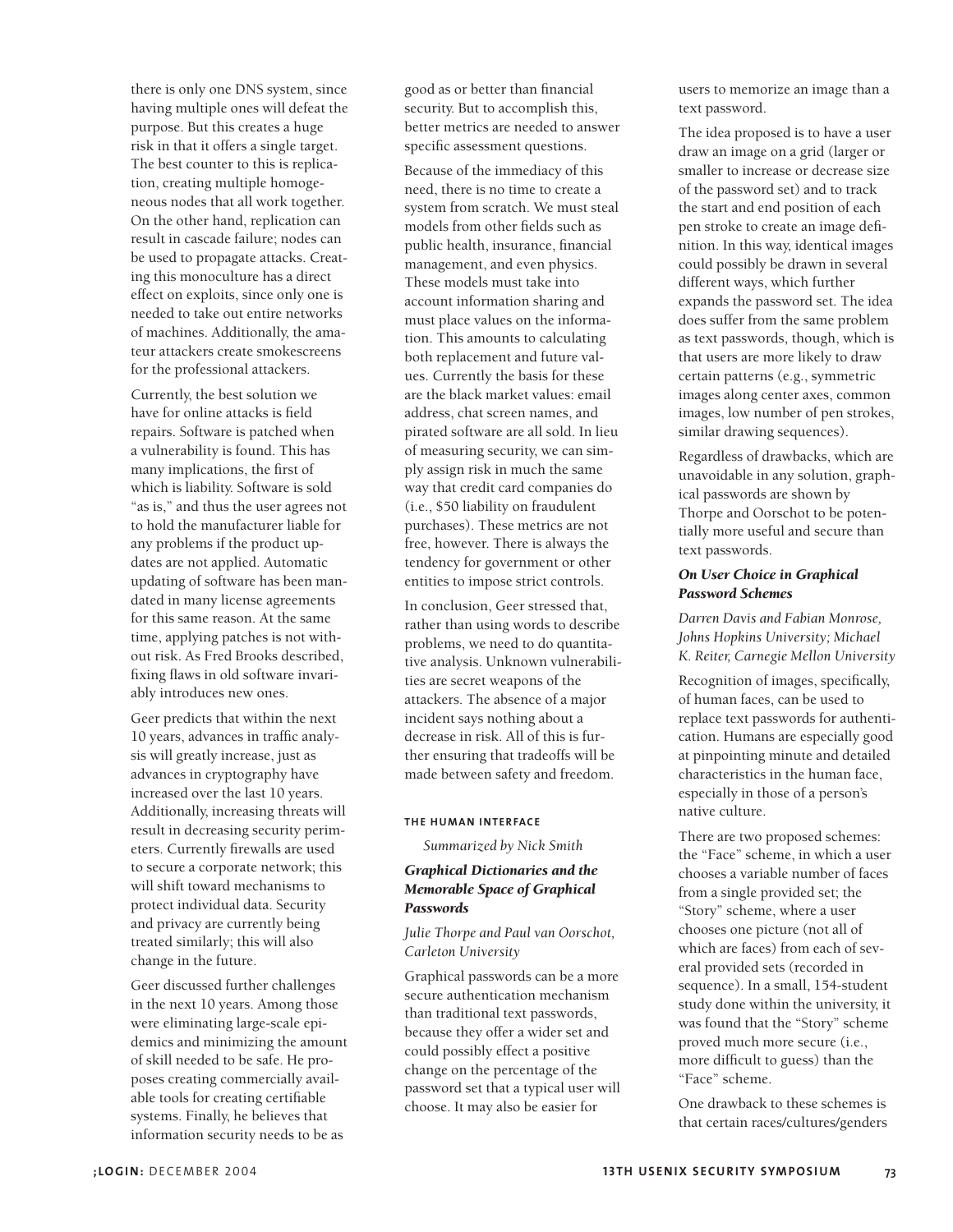tend to choose the same type of pictures in a set (supermodels, cute animals, etc.). Also, although the "Story" scheme proved superior to the "Face" scheme, some students found it hard to remember the sequence of pictures even though they could identify all of the correct images.

## *Design of the EROS Trusted Window System*

*Jonathan S. Shapiro, John Vanderburgh, and Eric Northup, Johns Hopkins University; David Chizmadia, Promia, Inc.*

The goal of this system is to impose MLS information flow controls into the X Window System. The idea is that each window's information should not be available to all other windows, but only to trusted windows (such as those within the same process). For example, common features such as cut&paste and drag&drop currently use bidirectional communication between windows, which violates the security measures of the system. Workarounds were developed to make the communication unidirectional. Also, the storage buffers used for each window must now be managed by the client rather than the window server (in this case, X). Future work anticipates the porting of current GUI toolkits.

#### *Exploiting Software*

#### *Gary McGraw, Cigital*

*Summarized by Chad Mano*

Gary McGraw presented an eyeopening view into the world of software security. Traditionally, security is thought of as an infrastructure problem, not a software problem. Also, many believe that cryptography is the key to providing security. However, as McGraw puts it, there is no such thing as "magic crypto dust."

The security issue that needs to be addressed concerns the software, not the infrastructure. McGraw described the "Trinity of Trouble": connectivity, complexity, and extensibility, which are the underlying reasons why developing secure software is a difficult task.

- Connectivity: The Internet is everywhere, and most software is on it.
- Complexity: As the size of the code increases, so do the number of vulnerabilities.
- **Extensibility:** Systems evolve in unexpected ways.

Two things that make software vulnerable to attacks: bugs and flaws. Bugs are the simple, easy-to-find mistakes in the code. Flaws are more complex problems that can be the result of mistakes in code and design. We traditionally work on fixing bugs, whereas attackers don't care whether it's a bug or a flaw that allows them to exploit software.

Educating new software developers is one of the keys to improving security. Traditional software engineering classes are boring, but that does not have to be the case. Students should be taught how to break software the way hackers do so they will better understand how to build secure software. Breaking stuff is fun and makes for a more invigorating class, as well as providing a valuable learning experience.

Functional testing and security testing are not the same thing. Functional testing looks at a program as a black box and tries to determine whether the output is correct. Security testing needs to get inside the code. Hackers use tools such as decompilers and disassemblers to understand the control flow of a program. Security testing cannot be used to build security into a program. Security must be built into the design of the program, so that security is truly inside the code.

See McGraw's book, co-authored with Greg Hoglund, *Exploiting Software: How to Break Code*, for more information on this topic.

#### **PANEL: PATCH MANAGEMENT**

*Crispin Cowan, Immunix; Marcus Ranum, Bellwether Farm; Eric Schultz; Abe Singer, SDSC; Tina Bird, InfoExpress*

#### *Summarized by Eric Cronin*

Crispin Cowan began the presentations by looking at the tradeoff between safety and stability inherent in patching. Patching too late leads to getting hacked; patching too soon can lead to problems from buggy patches. For a given vulnerability these two trends move in opposite directions as time passes (bugs decrease, compromises increase), so there should be some optimal point, where these two curves cross, at which to apply the patch. Unfortunately, from studying historical information, Cowan found that on average it takes 10 days after being released for the final stable revision of a patch to arrive—up to 30 days in some cases. Attacks, on the other hand, are beginning within hours of a vulnerability being published. In reality, the two curves never intersect, so from a security standpoint patch management is a doomed cause. Cowan instead suggested that patching be looked at as a maintenance activity and alternative strategies be used for security. The first alternative proposed was to only run perfect software, which has some problems in practice. The second alternative was to rely on intrusion detection and intrusion prevention technologies, such as the fine products sold by Immunix.

Tina Bird related some of her experiences as system administrator at Stanford during the MS Blaster attack. On July 16 the vulnerability exploited by Blaster was announced. On July 18, proof-of-concept attack code became available. A month later, on August 18, Blaster hit the Internet. Despite this month-long window during which users could have patched, 8,100 Windows machines at Stanford were compromised. Many users had not patched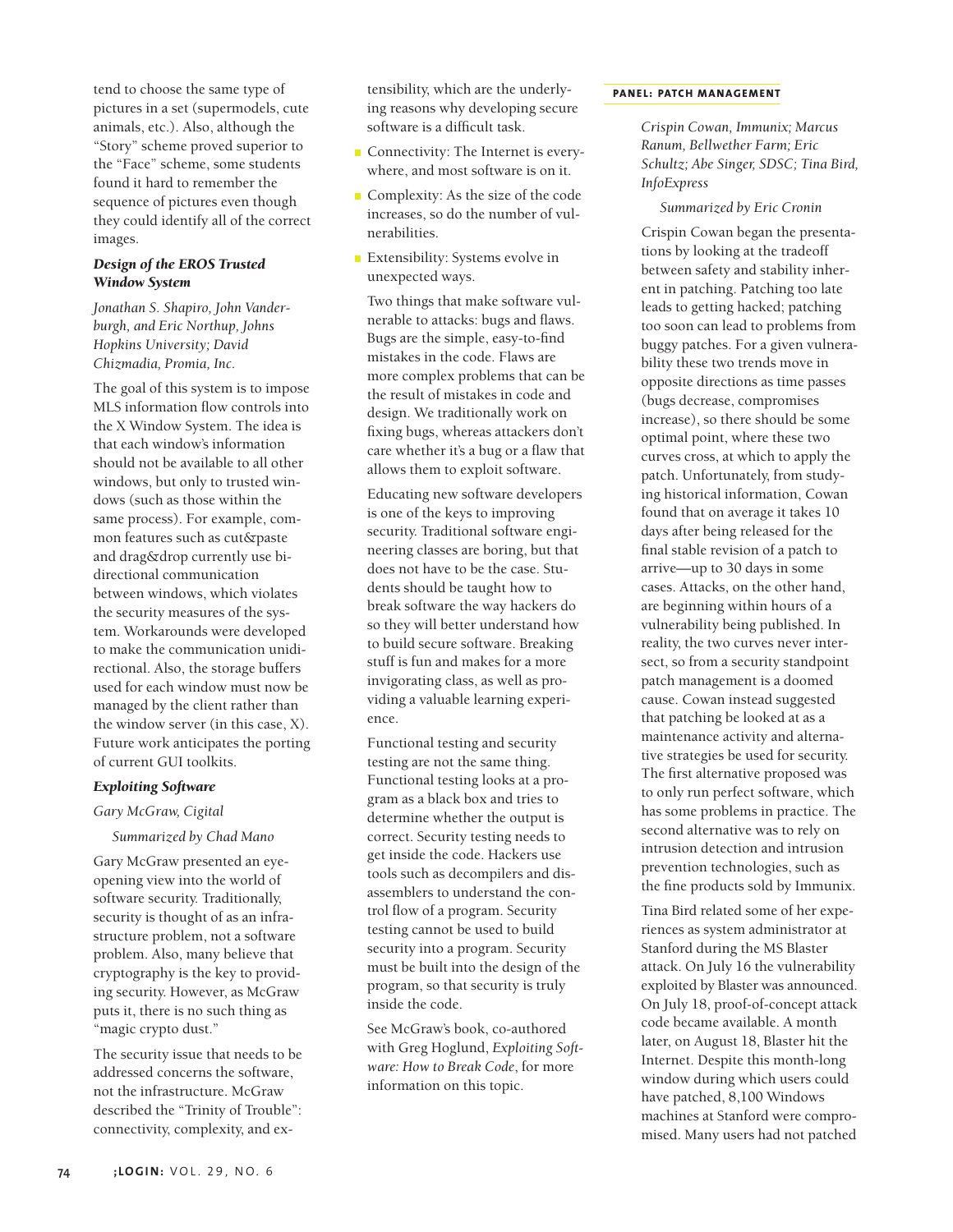because they did not want to break working systems. The CVE (Common Vulnerabilities and Exposures) reports announcing patches make it very difficult for users to gauge the criticality of a patch. From her experience, Bird thought the best solution in an environment like Stanford's was to remove free will from the users and use automated update systems to force patching. Bird also noted that by their nature, the most dangerous vulnerabilities are those against network services that are remotely accessible, that are on by default, and that do not require authentication. These same properties also make it very easy for administrators to scan their networks periodically and locate unpatched hosts.

Eric Schultz provided some insight on the view of patch management from "the other side." While at Microsoft he had a part in every service pack and security patch released. One strategy used by Microsoft was to remove all references from service pack release notes for fixes to previously undocumented/unannounced security fixes, in order to lessen the risks to those not applying the service pack. Microsoft usually saw a flurry of activity immediately after a patch was announced, and then little activity until right after a worm hit, at which time there was a spike in purchases of patch management solutions.

Abe Singer briefly talked about a major security attack suffered by SDSC last spring. Of note, none of the machines involved in the attack was running Windows; the vulnerabilities were all against \*NIX hosts. A contributing factor to the vulnerability was that Sun's patch system indicated that kernel patches had been applied but the machines had not been rebooted to use the new kernel. Without accurate reporting it is very difficult to determine what the vulnerability status of hosts actually is.

The final presenter was Marcus Ranum, who concurred with Cowan's observation that patch management was the wrong strategy for security. He went one step further, however, and insisted that patching was a fundamentally stupid thing to do. Production Systems 101, he stated, is "If it's working, don't f— with it." He never patches his own systems, and he never changes his passwords (several of his passwords were then provided to the audience). Instead, he solved his security problem by configuring his network so that he doesn't have to care about new vulnerabilities. Corporations want the conflicting features of cheap and good software as well as unsegregated Internet-facing hosts and security. His solution is to run software that is less questionable than the rest of the herd and to run even that software within sandboxes and with extra protection. He concluded by stating that securing systems is engineering, while patching systems is anti-engineering.

In the Q&A, Steve Bellovin asked Ranum whether it was reasonable to expect every user to write her own "better than the herd" Web browser, for example. The panel answered that when you need to run commodity software such as a browser, you shouldn't run it on a machine that you care anything about; the techniques the panel had presented were suitable for servers. Another audience member pointed out that by properly isolating servers with chroot and systrace it is possible to run after a vulnerability without patching and still be secure. Another point raised was that most machines on a network are desktops and not servers, and that these machines are rarely professionally managed. When these machines are attacked, the collateral damage can impact the network and even the most hardened server. The panel agreed with this observation, and also noted that it is often wise to treat these unman-

aged desktops (and laptops) as being just as dangerous as remote hosts on the Internet, and placing them outside the innermost firewall surrounding critical servers.

#### *Military Strategy in Cyberspace*

#### *Stuart Staniford, Nevis Networks*

# *Summarized by Marc Dougherty*

Stuart Staniford presented his predictions for a hypothetical cyberwarfare scenario. There has not yet been a real cyberwar, but Staniford believes the tactics and technologies necessary will develop rapidly in the wake of real cyberwar. Staniford describes a scenario in which China invades Taiwan. The US dispatches a few carrier groups to assist the Taiwanese, causing substantial damage to the Chinese invasion force. In order to eliminate US involvement, China opens the North American theater with a cyberattack.

Staniford theorizes that in order to have sufficient results, the Chinese must disable two critical infrastructures. Staniford believes the number of targets necessary to disable an infrastructure is on the order of one hundred. The attacker not only must compromise the security of internal corporate networks, but must then gain access to the SCADA control systems in order to disable the target. Staniford estimates that a single attacking battalion could range from 150 to 1000 attackers.

Only a nation-state could muster the extensive resources necessary to create such a tremendous force. The attacking force is likely to be extremely disciplined and well trained. Because of this, Staniford believes that defensive forces must be organized and trained like a military regime, especially in the case of critical infrastructures.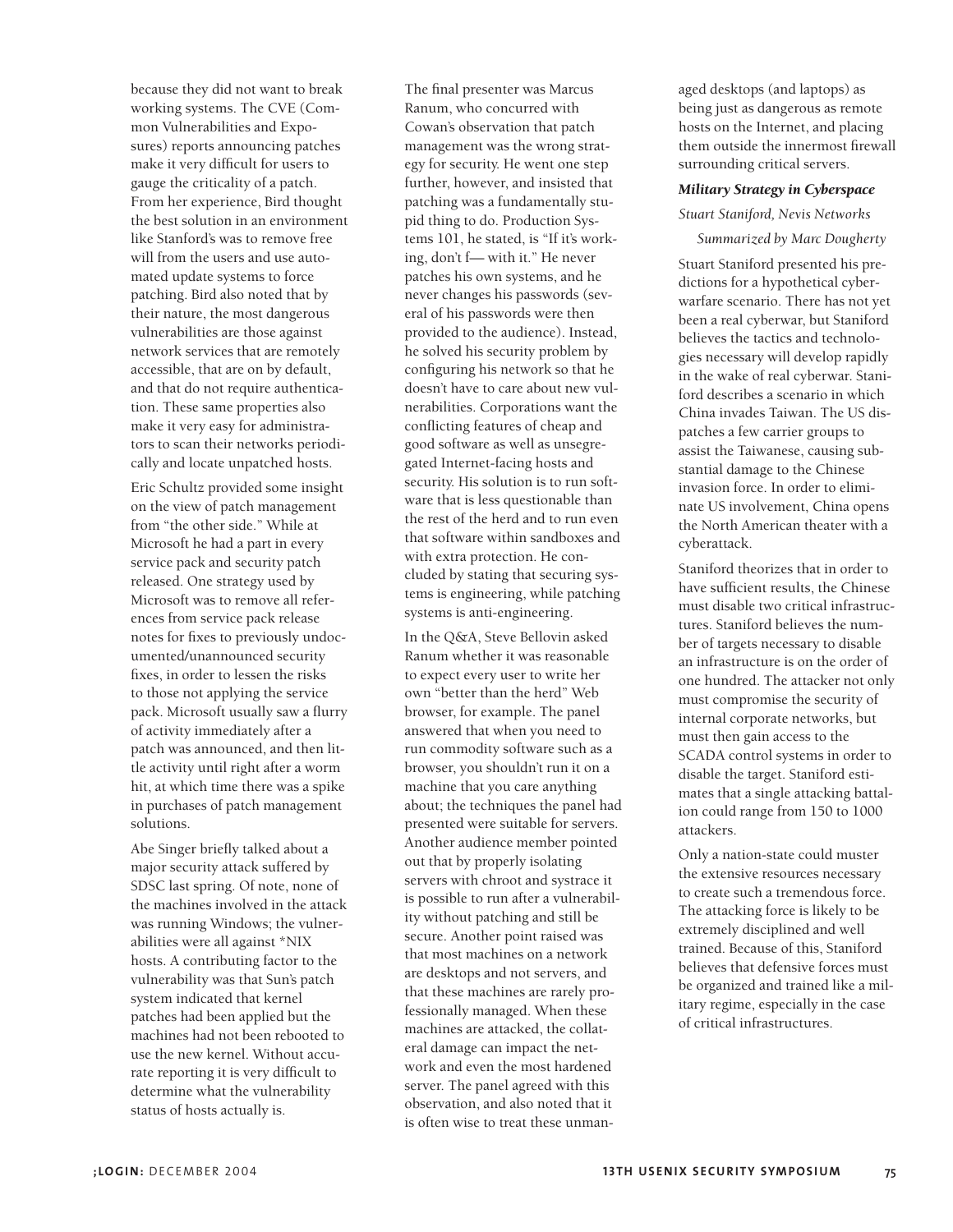#### **SECURITY ENGINEERING**

*Summarized by Marc Dougherty* 

# *Copilot — A Coprocessor-Based Kernel Runtime Integrity Monitor*

*Nick L. Petroni, Jr., Timothy Fraser, Jesus Molina, and William A. Arbaugh, University of Maryland*

Nick Petroni described a Kernel Integrity Monitor known as Copilot, which resides on a PCI card. The goals of Copilot are to create a system that is compatible with commodity hardware, effective in detection as well as performance, and isolated from the host, and that cannot be tampered with in the event of a compromise. The current system functions on commodity x86 Linux systems without modification.

Copilot monitors a number of data points, including the list of loaded kernel modules and a hash of the Linux kernel text. The results of these checks are compared to a known good state, and in the event of a change, it is reported to the administrative system, to which the Copilot PCI card connects directly.

In an experimental test of Copilot's capabilities, it was able to detect all 13 of the rootkits attempted. The performance penalties of using Copilot are also relatively minor. When checking every 30 seconds, there is only a 1% performance penalty. Continuous checking, however, showed a 14% penalty, which is believed to be caused by bus contention.

Further work for the Copilot team includes predicting memory footprint based on a binary, and instituting further checks on kernel data such as the process table and open file descriptors. Copilot can also currently be extended to support dynamic data.

# *Fixing Races for Fun and Profit: How to Use access(2)*

*Drew Dean, SRI International; Alan J. Hu, University of British Columbia*

Drew Dean presented a probabilistic solution to the age-old problem of race conditions. Dean's solution deals particularly with the problem of setuid programs using the access rights of the real user. The access() system call was created for this purpose, but due to the non-atomic nature of the call, it is still vulnerable to a TOCTOU attack (time-ofcheck to time-of-use).

Dean's approach involves applying "hardness amplification," a technique commonly used in the cryptography realm, to make winning this type of race more difficult. The system described uses a coefficient K to determine the strength of the system. When opening a file, access() is called, and the file is opened. Instead of using that file descriptor, the following steps are performed K times.

- Random delay
- Call access()
- **Random** delay
- Re-open the file
- Verify that the device, inode, and fstat() results match
- Close the re-opened file

This process relies on access() producing no side effects, open() being idempotent, and fstat() not being vulnerable to a race condition. The result of this procedure is that an attacker must win 2K + 1 races in order to achieve his goal. Dean recommends a K of 7 for singleprocessor machines, and a K of 10 for a reasonable level of security.

## *Network-in-a-Box: How to Set Up a Secure Wireless Network in Under a Minute*

*Dirk Balfanz, Glenn Durfee, Rebecca E. Grinter, Diana K. Smetters, and Paul Stewart, PARC*

Diana Smetters presented a PKIbased wireless security solution modeled on the 802.1x EAP. The barrier preventing widespread use of EAP is the configuration, which involves typing large hexadecimal strings into the clients and the APs. The goal of NiaB is to create a smarter access point that handles the generation of certificates and exchange this new authentication information through a second communication channel. By using a short-range method such as IR for this second channel, wireless security becomes a matter of physical security.

The NiaB architecture is divided into four parts:

- Wireless Access Point
- **Enrollment Station**
- **Certificate Authority**
- **Authentication Server**

When joining a network, the user interacts with the Enrollment Station portion of the system, which talks to the CA to autocreate client keys. Once the keys have been exchanged, the user can safely communicate with the Authentication Server element over TLS, since the public key digest is also exchanged via the secondary communication channel. This communication is done using a custom protocol called EAP-PTLS.

Smetters also noted that for enterprise use, the architecture can be separated to allow a centralized Enrollment Station, CA, and Authentication Server. Experimental results show that users can connect to a NiaB network in under one minute, demonstrating that wireless networking can be usable as well as secure.

## *Design and Implementation of a TCG-Based Integrity Measurement Architecture*

*Reiner Sailer, Xiaolan Zhang, Trent Jaeger, and Leendert van Doorn, IBM T.J. Watson Research Center*

Reiner Sailer presented an integrity detection system based on the work of the Trusted Computing Group. The TCG system relies on a special chip that stores information about the boot process. The system presented by Sailer uses this same TPM chip to detect tampering with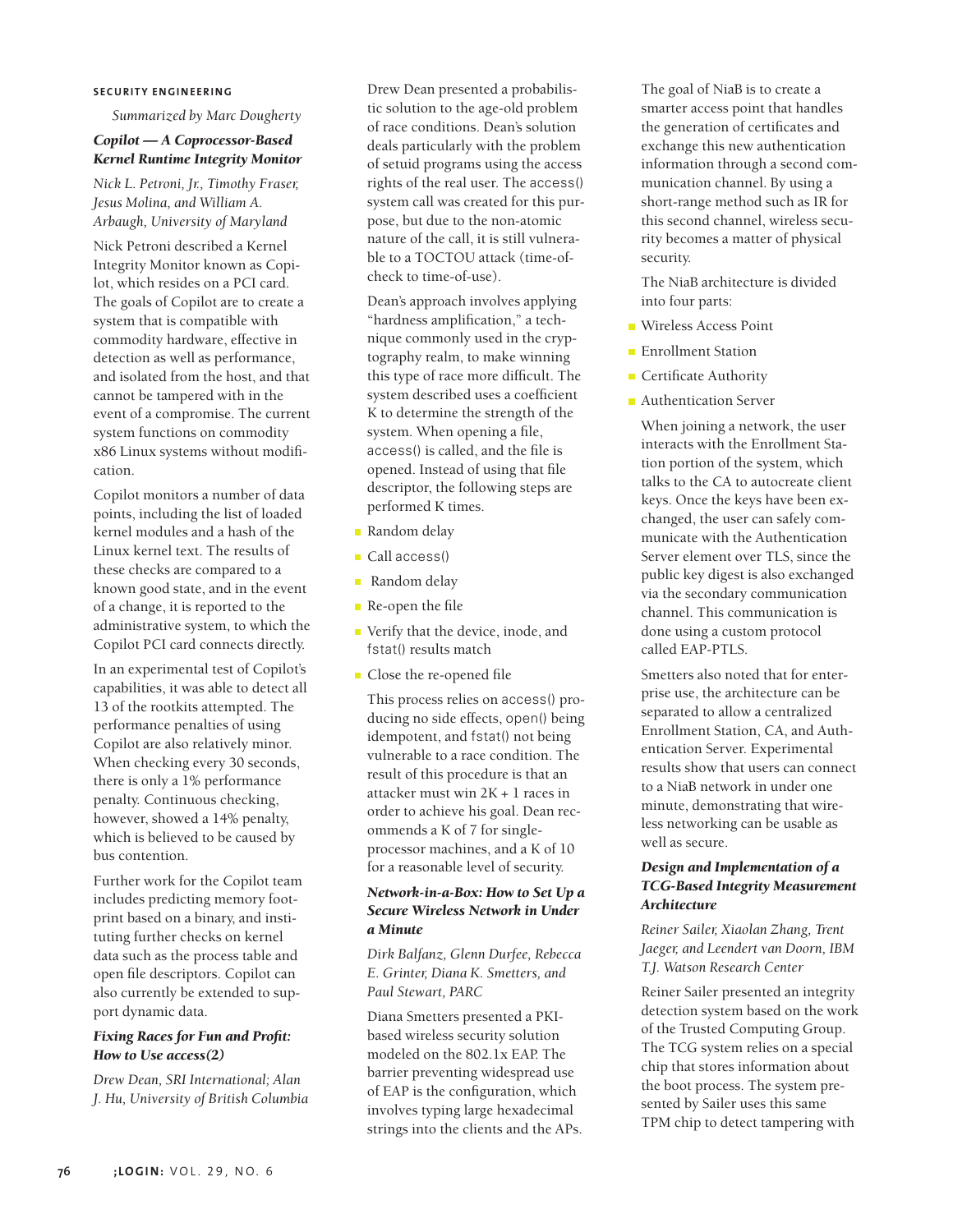important system files. TPM chips are already installed in most IBM laptops.

This system uses the TPM chip to store SHA1 checksums of important system files. These checksums are then digitally signed by the chip. The checksums are also available to the kernel of the host OS.

The software portion of the current implementation consists of a kernel module which performs the above checksumming before opening each file. Experiential results show that a clean hit takes only .1 millisecond, and the opening of a new file takes only 5 milliseconds plus the time required to perform the SHA1 checksum.

This work is included in the TCG Linux project. More information is available at http://www.research .ibm.com/secure\_systems\_ department/projects/tcglinux/.

## *What Biology Can (and Can't) Teach Us About Security*

*David Evans, University of Virginia*

*Summarized by Alvin AuYoung*

Note: Slides from the talk are available at http://www.cs.virginia.edu/ ~evans/usenix04.

Nature provides a fascinating example of how to design computer systems. David Evans presented analogies between nature and computer systems, highlighting both the potential and the limitations of using nature to guide the design of secure computer systems.

Approximately 99.9% of species in nature become extinct. Evans emphasized the slim odds of survival faced by nature's species, who must adapt in order to survive their predators and other attacks in nature. He drew a parallel between attacks faced by these species and well-known attacks faced by today's computer systems. For example, a lion chasing down a gazelle might be similar to a "brute force attack," where an attack is conducted by sheer force. A Bolas spider attracting male moths by emitting chemi-

cals that mimic pheromones of female moths is similar to a communication integrity attack.

Species that are able to survive against predators in nature and various ecological phenomena are examples of secure and robust biological systems. Understanding how these species have evolved can help us design secure and robust computer systems.

Biological systems are too complex to understand analytically. Instead, Evans suggests that we should learn from the qualities of existing species in nature that have survived over time. There are four common traits observed in such systems: expressiveness, redundancy, awareness of surroundings, and localized organization. If we were to mimic these characteristics, could we also build programs that survive both its adversaries and the test of time?

Amorphous computing, swarm programming, and autonomic computing are examples of research that attempts to use these characteristics to design computer systems. In particular, Evans discussed the amorphous computing project from the lab of Radhika Nagpal, where the goal is to design a system in which a potentially large number of simple and possibly unreliable pieces can cooperate to create a system with complex and well defined behavior. An example of this is Nagpal's work with origami mathematics. In this work, a set of identically programmed cells forms a sheet of (virtual) paper, and the goal is to have these cells cooperate using only local interactions to form a complex structure such as an origami shape (e.g., half of the cells will "move" to one side to simulate a fold in the paper). Although this is an example of how to design a robust system that captures some of the qualities of nature's systems, there is still a long way to go before we understand how to use these qualities to design secure systems for real-world applications.

Another place where the principles of nature's systems can be applied to computer systems is computer immunology. Identifying intrusion and removing viruses in computer systems is similar to how our immune system wards off attacks. In nature, diversity of receptors within species allows them to survive strains of specific pathogens. As a result, a large number of the members of a species can survive. In computer systems there has been a push toward providing system diversity. A commonly cited example is in operating systems, where over 90% of the machines in the world use Microsoft Windows. Largely as a result of this, computer worms, using a single vulnerability in Windows, have been able to infect a large number of computer systems connected to the Internet. The fact that so many machines on the Internet share vulnerabilities has allowed Internet worms to proliferate and has caused many people to push for diversifying the operating systems market. Evans argues that diversifying an operating system isn't the complete answer. For example, vulnerabilities in widespread network protocols like TCP/IP, applications like the BlackICE firewall, and common libraries like libpng also contribute to this problem. The lesson here is that diversity must be present at several levels of abstraction in order to be effective. Evans cites existing work such as instructionset randomization and protection of special registers in an address space as examples of diversity techniques in computer systems.

There are limits to the lessons to learn from nature. In particular, Evans notes that computer systems are human-engineered and therefore don't naturally "evolve." In other words, the process of evolution is smarter than we (humans) can be in redesigning our systems, so we shouldn't count on a few iterations of software to evolve into secure software. There are also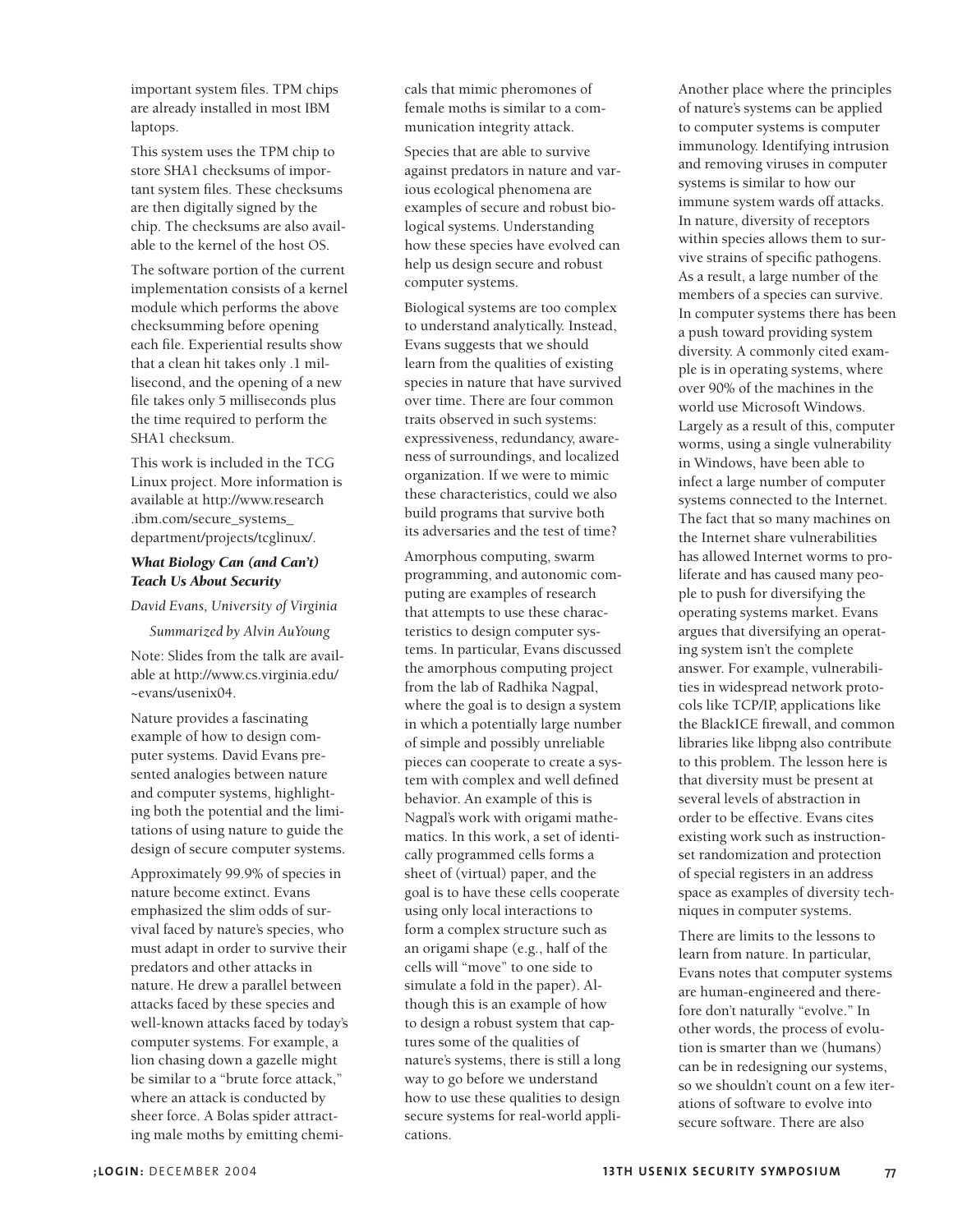many instances where nature fails, such as mass extinction of species due to environmental changes and the ability of viral epidemics to wipe out large portions of a species' population. Evans also notes the success of humans in engineering mass destruction in nature, such as vaccines to wipe out smallpox. He uses these points to establish that nature can succumb to "out-ofband" attacks (environmental changes, humans).

In conclusion, Evans says that while there is still much we can learn from biological systems, we have to do much better than nature in designing computer systems, because the attacks that our systems face can also include "out-ofband" attacks that nature often cannot defeat.

#### **FO RENSICS AND RESPONSE**

*Summarized by Zhenkai Liang*

# *Privacy-Preserving Sharing and Correlation of Security Alerts*

*Patrick Lincoln, Phillip Porras, and Vitaly Shmatikov, SRI*

The prevalence of computer viruses and worms drives the need for Internet-scale threat-analysis centers. These centers are data repositories to which pools of volunteer networks contribute security alerts, such as firewall logs or intrusion alerts. However, the possibility of leaking private information in the contributed data prevents people from providing alert-sharing data for those centers. Vitaly Shmatikov presented a practical scheme to provide strong privacy guarantees to those who contribute alerts to these threat-analysis centers.

The authors' solution is an alertsharing infrastructure, the core of which is a set of repositories where alerts are stored and accessed. In preventing sensitive information (e.g., IP addresses, captured and infected data, system configuration information, defense coverage) from being revealed, several tech-

niques to be used in combination are proposed, including scrubbing sensitive fields, hashing IP address, re-keying by repository, using randomized host list thresholds, and delaying alert publication. To prevent single point of failure, they use multiple alert repositories and randomized alert routing. The alert sanitization techniques protect information in raw alerts, as well as allowing a wide variety of largescale and cross-organization analyses to be performed. In the performance evaluation, the authors conclude that the cost of their scheme is very low: "a small impact on the performance of alert producers, and virtually no impact on the performance of supported analyses." It is implemented as a Snort plug-in for alert sanitization.

Q: How do you defend flooding of a repository?

A: There's no defense against flooding currently. One possible solution is to let the contributors of alerts register with the system.

## *Static Disassembly of Obfuscated Binaries*

*Christopher Kruegel, William Robertson, Fredrik Valeur, and Giovanni Vigna, University of California, Santa Barbara* 

Christopher Kruegel introduced a static binary analysis technique for disassembling obfuscated binary codes. Disassembly is the process of recovering a symbolic representation of a program's machine code instructions from its binary representations. Recently, a number of techniques have been proposed to make it difficult for a disassembler to extract and comprehend the program's high-level structure while preserving the program's semantics and functionality.

Without the requirement that the code was generated by a wellbehaved compiler, their disassembler performs static analysis on Intel x86 binaries. The analysis techniques can be divided into two classes: general techniques and

tool-specific techniques. General techniques do not rely on any knowledge of how a particular obfuscator transforms the binary. These techniques first divide the binary into functions. Then they attempt to reconstruct the functions' intra-procedural control flow graph, which is a major challenge of their approach. Finally, a gap completion step improves the result of the previous step. In their tool-specific techniques, the general techniques are modified to deal with binaries transformed with Linn and Debray's obfuscator.

The authors' techniques were evaluated on eight obfuscated SPECint 95 applications. The authors claimed that their disassembler provides a significant improvement over the best disassembler used in the evaluation by Linn and Debray. With the tool-specific techniques, they said that the binary was disassembled almost completely (97% on average). The authors also performed experiments to find the ratio between the number of valid instructions identified by the control flow graph and the number of valid instructions identified by the gap completion phase. In their observation, the control transfer instructions and the resulting control flow graph constitute the skeleton of an analyzed function.

Q: Can you comment how your tool works on encrypted or encoded binaries?

A: The tool is currently a static analysis tool, which cannot help in this situation. It can be extended with dynamic disassembling.

## *Autograph: Toward Automated, Distributed Worm Signature Detection*

*Hyang-Ah Kim, Carnegie Mellon University; Brad Karp, Intel Research and Carnegie Mellon University*

Hyang-Ah Kim described Autograph, a system that automatically generates signatures for novel Internet worms that propagate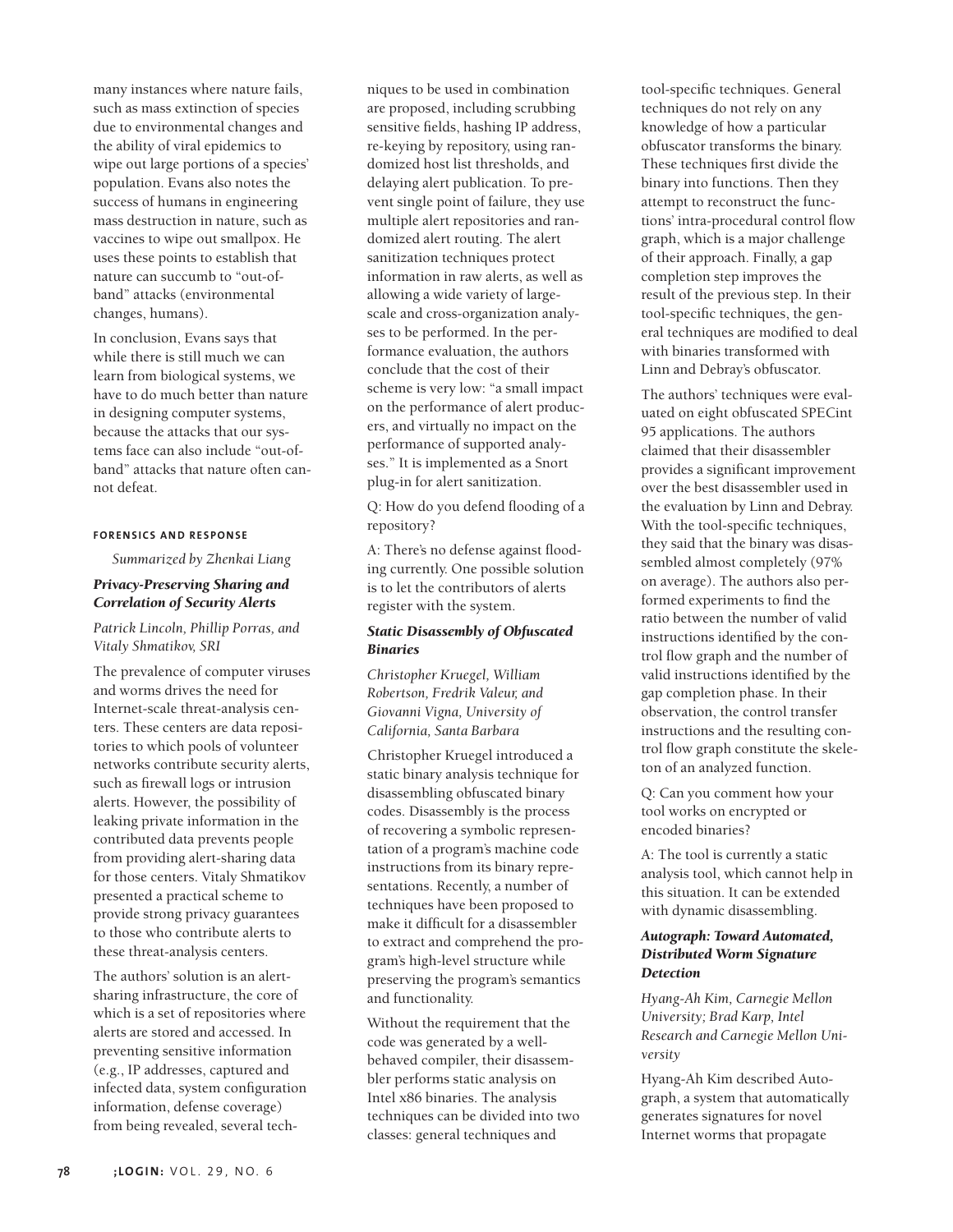using TCP transport. The paper answers the question, "How should one obtain worm content signatures for use in content-based filtering?" The authors noted that all current content-based filtering systems use databases of worm signatures that are manually generated. On detecting a virus, network operators communicate with one another, manually study packet traces to produce a worm signature, and publish the signature to worm signature databases. This process of signature generation is slow in the face of today's fast-propagating worms.

Autograph takes all traffic crossing an edge network's DMZ as the input, and outputs a list of worm signatures. A single Autograph monitor's analysis of traffic is divided into two main stages. First, a suspicious flow selection stage uses heuristics to classify inbound TCP flows as either suspicious or non-suspicious. Then Autograph selects the most frequently occurring byte sequences across the malicious flows as signatures. To do so, it divides each suspicious flow into smaller content blocks using content-based payload partitioning (COPP) and counts the number of suspicious flows in which each content block occurs. The authors also created an extension to Autograph, tattler, for distributed gathering of suspected IP addresses using multiple monitors.

In the evaluation of local signature detection, the authors conclude that, as content-block size decreases, the likelihood that Autograph will detect commonality across suspicious flows increases, so it generates progressively more sensitive but less specific signatures. In the evaluation of distributed signature detection, the authors conclude that multiple independent Autograph monitors clearly detect worm signatures faster.

Q: Do all possible common signatures fall into a single-block content signature?

A: There is a possibility that we miss signatures contained in multiple packets.

Q: Do you look at multiple content blocks for signatures?

A: We are exploring this.

Q: How do you deal with the situation where someone is trying to overload (flood) the monitors?

A: It can happen. The solution is to use distributed monitors to verify signatures.

# *Nuclear Weapons, Permissive Action Links, and the History of Public Key Cryptography*

*Steve Bellovin, AT&T Labs— Research*

*Summarized by Tara Whalen*

Steve Bellovin gave the audience an entertaining and informative trip through nuclear weapons technology, Cold War politics, and military history, with a side trip to visit Dr. Strangelove. He provided a thorough discussion of permissive action links (PALs), which were designed to prevent unauthorized use of nuclear weapons. Appropriately enough for a security forum, he proposed an intriguing theory that public key cryptography may have been developed initially as a necessary component of nuclear weapon security.

Historically, permissive action links were required to protect nuclear bombs, not from unauthorized use by enemies or rogue US troops, but to keep them from being misused by US allies. In the 1950s the US was concerned that the Soviet Union was going to invade Western Europe. Keeping a large number of US troops in Europe was not acceptable. The alternative was chosen to create NATO and provide nuclear weapons for NATO allies. However, because of political instability in some European countries

and fear that the US could not tightly control deployment of these remote weapons, PALs were added to provide some measure of security.

Out of intellectual interest, Bellovin began independent research into how PALs worked; the documents he obtained from government agencies gave some hints but no conclusive information. The safety features of nuclear bombs were reasonably well documented. These features included a strong link/ weak link pair: the strong link provided electrical isolation, while the weak link was designed to fail under stress (such as in an accident). One component of the strong link was the unique-signal generator, a safety system designed to produce a 24-bit signal that was highly unlikely to occur by accident (meant to indicate human intention to deploy). The uniquesignal discriminator is designed to lock up if it receives a single erroneous bit.

The PALs themselves were originally electromechanical controls which required two cooperating parties to unlock the weapon. PALs respond to a variety of codes (recently, 6- or 12-digit codes); the weapon is designed to deactivate if too many incorrect codes are entered. Bellovin speculated on design principles that may have been used for PALs. One hypothetical design involves encrypted signal paths: PALs use switches to control the voltage path to the detonators. The original designs used rotors, similar to WWII-era encryption machines, but more recent models use a microprocessor to control the switches; possibly this works by providing an encryption key for the weapon's environmental sensors, with the signal being decrypted by the strong links. Another hypothetical design involves encrypted code, in this way: It is highly likely that the internal control and sequencing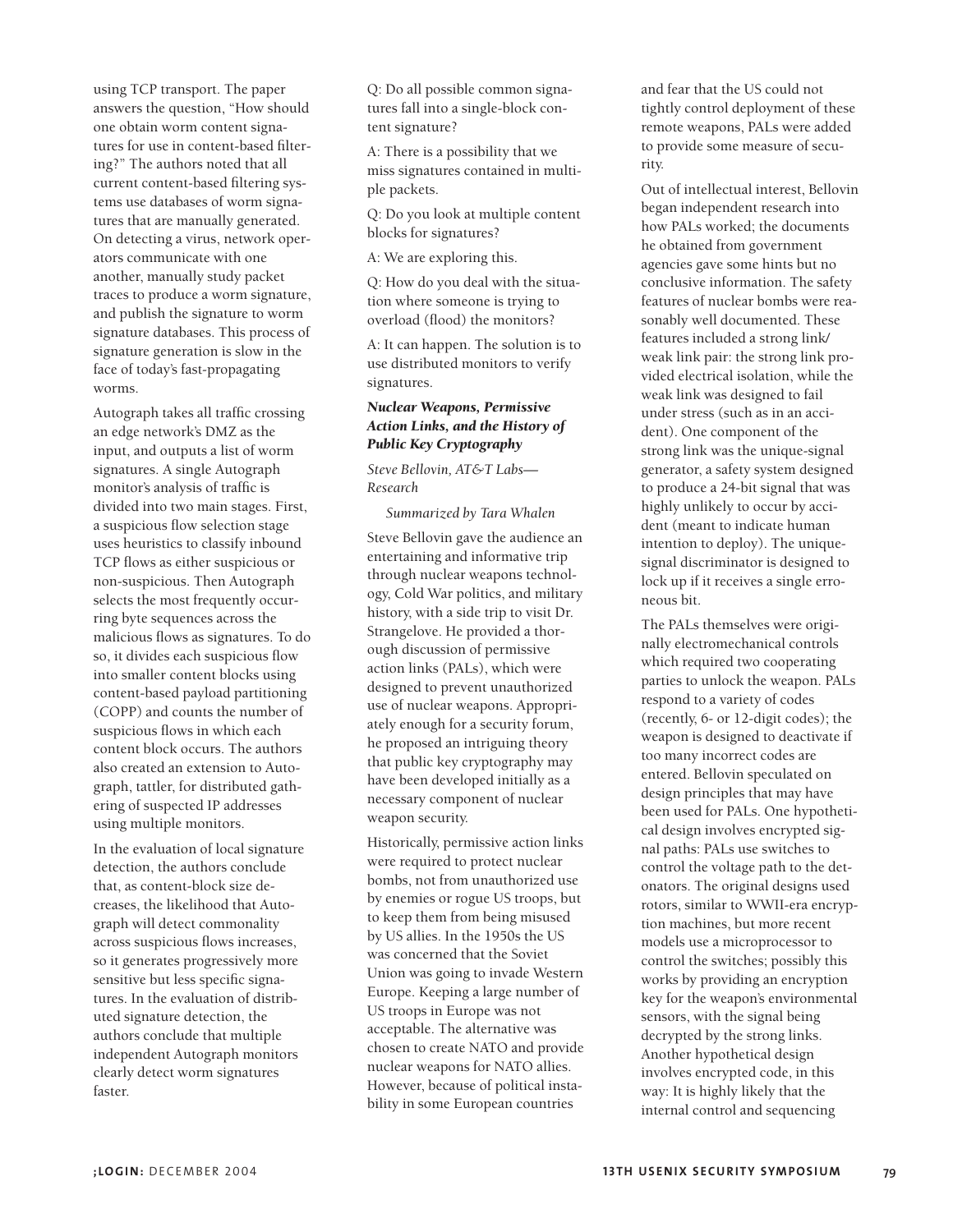requirements are complex; this timing information, or perhaps the code paths, is encrypted. The public interface could be used for rekeying plus decryption.

Bellovin brought the discussion back to cryptographic history, stating that he found no requirement for the use of public key crypto in PALs (or any indication it was used there, except in one prototype). The PAL sequences are short, which indicates that no secure public key cryptosystem could have been supported. However, consider that by law US nuclear weapons can only be deployed by order of the President; to support this requirement for authenticating the arming code, it is possible that the NSA invented digital signatures. (Added Bellovin wryly, "Including an X.509 naming format for bomb certificates.") In addition, codes need to be put into the PAL: How is this done securely? Since this information should not be passed in the clear, this requirement may have led to the NSA's development of public key cryptography. (This theory is not well documented, but makes for interesting speculation.)

What lessons can security professionals learn from nuclear weapons safety and security designs? One important lesson is to understand exactly what problem you're solving: The weapons designers got it right because they knew precisely what the real problem was. For access control, you want to find the One True Path that everything must pass through, and block that.

For more information on this topic, see Steve Bellovin's PAL Web page at http://www.research.att.com/ ~smb/nsam-160/pal.html.

#### **DATA PRIVACY**

*Summarized by Rachel Greenstadt* 

#### *Fairplay—A Secure Two-Party Computation System*

#### *Awarded Best Student Paper!*

*Dahlia Malkhi, Noam Nisan, and Yaron Sella, Hebrew University; Benny Pinkas, HP Labs* 

Yaron Sella presented an implementation of Secure Function Evaluation (SFE), a theoretical construct studied in the cryptography community for 20 years. The classic example of SFE is the millionaire's problem. Two millionaires want to know who is richer. One has \$X million and one has \$Y million, and they don't trust each other. They need either a trusted third party or SFE. In this case the function is  $> = <$ , but it could be any function. The goal of the research was to see whether twoparty SFE was practical and to better understand where the bottlenecks were, in computation or communication. They wanted to push this protocol from the theoretician's realm to the practical arena.

They defined two languages, Secure Function Definition Language (SFDL) for specifying the function to be evaluated, and Secure Hardware Definition Language (SHDL) for turning the program into a circuit. Thus if Alice and Bob want to evaluate a circuit, Bob takes the circuit and garbles it *m* times and sends these to Alice. Alice chooses one and tells Bob which. Bob then reveals the secrets of all the nonchosen ones and Alice verifies that they are okay. This is the commonly used cut-and-choose method of indirect randomized verification. Bob types in his input and sends the garbled version and Alice types her input. They engage in oblivious transfer where Bob is the sender and Alice is the chooser. Alice evaluates, sends to Bob, and they both print the results.

Yaron then gave the audience a live demo of Fairplay. He first showed examples of SFDL and SHDL (the millionaire's problem) and created circuits. He then showed examples of running the billionaire's problem (bigger numbers). There was a short delay as the circuits were sent; Bob had 100000, Alice 100001. So Bob received 0 and Alice 1. The code was written in Java, using its crypto-libraries and SHA1. They tried several functions: AND, billionaire's problem, keyed database search, and finding the median of unified arrays. The main bottlenecks were in the communication of the circuits and the oblivious transfer. You can play with the system at http://www.cs.huji.ac.il/ danss/Fairplay. An audience member suggested that the delay experienced on the LAN might be reduced by turning off nagling.

## *Tor: The Second-Generation Onion Router*

*Roger Dingledine and Nick Mathewson, The Free Haven Project; Paul Syverson, Naval Research Lab*

Roger Dingledine began by explaining that TOR (The Onion Routing) was similar to Zero Knowledge's Freedom networks, except with some improvements and free. It aims to provide anonymity by protecting packets from traffic analysis. The research is funded by the government (they want to look at Web sites without revealing their .gov and .mil addresses and to protect their networks from insider attack), but anonymity is also useful for individuals, corporations, and even law enforcement. People are worried about criminals, but they already have anonymity (Nick Weaver can tell you more about this). The idea behind the network is to distribute trust among several nodes and that not all of them will collude and do traffic analysis on the users. The system provides location anonymity, not data anonymity. You should use something on top of it to scrub your cookies and whatnot.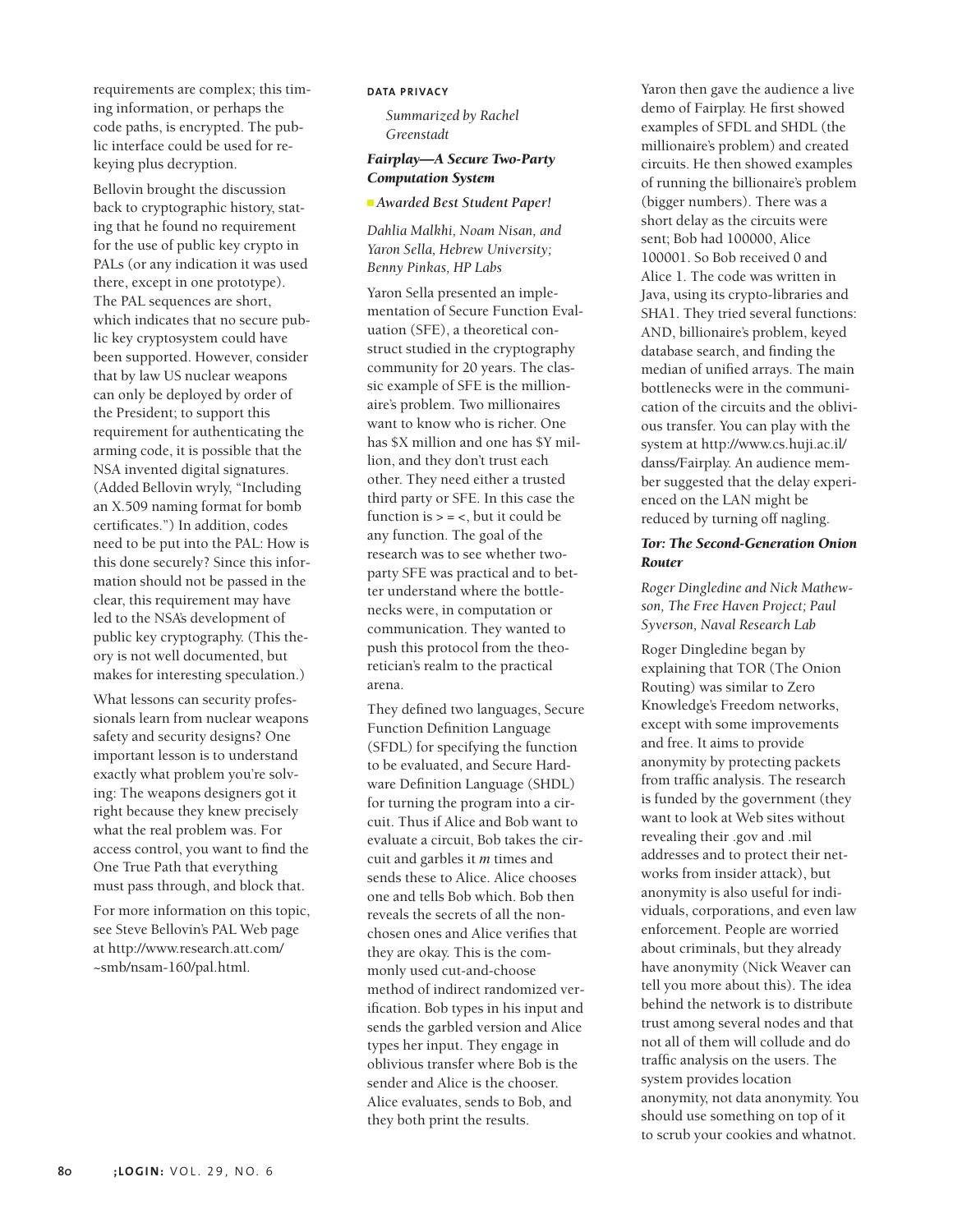Onion Routing is an overlay network of anonymizing proxies using TLS between each pair of links. Alice, the client, connects to the first hop, negotiates a key, then tunnels to the second hop, and then to the third hop. Each node only knows its predecessor and successor. Once built, you can multiplex TCP streams over these circuits, which are rotated periodically. To connect, you contact the directory servers (more trusted nodes) and they tell you about who's in the network, keys, exit policies, etc. There's a human in the loop to prevent Sybil attacks. They have 50 servers. TOR is 26,000 lines of C code that runs in user-space. The client looks like a socks proxy, so they don't need to build an application for each protocol they want to support. There are flexible exit policies to deal with abuse and legal issues. The system works with only a couple of seconds of latency. The system also supports locationhidden services, so Bob can run an Apache without revealing his IP. At http://freehaven.net/tor there are specifications, a second implementation of the TOR client, a design paper (this one), and code.

People asked about abuse issues, and Roger answered that there haven't been any, but they are a research network and they block SMTP. Someone asked whether someone could follow the packets by comparing their sizes. Roger answered that they already give up if the adversary can see both sides of the connection; their goal is to prevent all attacks that are easier than that. Someone wondered whether you should send the hostname or the IP address through TOR. The answer is, the hostname; the resolve has to be done at the end or DNS (since it is UDP) will break anonymity.

# *Understanding Data Lifetime via Whole System Simulation*

*Awarded Best Paper!*

*Jim Chow, Ben Pfaff, Tal Garfinkel, Kevin Christopher, and Mendel Rosenblum, Stanford University* 

Jim Chow began by laying out a common scenario: a user at a password prompt. The question was, after you type your password, what happens to this sensitive data? Under the assumption that the software was written with security in mind, it will read the password into a buffer locked in memory, use encrypted software, and erase the password once it's done with it.

If your computer is broken into at a later date, that sensitive information is assumed by most people to be gone, but this paper showed that not to be the case. Even if the application has been careful, many extra copies of the data often exist in the tty buffer, the X server, gtk+ buffers, etc. The problem with data lifetime issues is that you can only erase the copies you know about; the others may get written to disk.

To address this problem, they wrote TaintBochs, a program to do whole system simulation and track sensitive data as it flows through software. However, just figuring out what was a copy was nontrivial; where this was the case, the program erred on the side of caution.

They learned that there were usually several copies of data stored in the kernel, and although kernel memory isn't paged, there are plenty of ways to dump it to disk, from hibernating laptops to crashes. Since indirection is so popular, it's impossible to avoid middlemen processes, so you get a lot of copies there, too. Fixing things is usually easy, though: Zeroing and string destructors destroy most taints, and TaintBochs can help with that.

During Q&A, Jim pointed out that there are possibly false negatives in the experiments, since TaintBochs

can only prove the existence of taints, not prove you don't have problems. Someone else brought up the point that sometimes the compiler doesn't obey the memset command, but there are lots of ways to get around that problem.

# *My Dad's Computer, Microsoft, and the Future of Internet Security*

#### *Bill Cheswick, Lumeta Corp.*

*Summarized by Serge Egelman*

The biggest threat to Internet security is not large corporate computers that are specifically targeted by intruders, but individual home machines that are simply configured poorly. Bill Cheswick elaborated on this by using his father as the typical user. He's an 80-year-old veteran who runs Windows XP. He uses the computer to trade stocks, check email with Microsoft Outlook, and chat with family and friends via AOL Instant Messenger. He has been "skinny dipping" for years, by which Cheswick means that his father does not have a firewall or any spyware protection, and he never updates his anti-virus definitions. Pop-ups appear on the screen every three minutes or so, but his father simply dismisses them without giving any thought to it. In fact, a computer repair person came over to take a look at the machine and discovered a variety of spyware programs, redirections to obscene Web sites, and viruses that he had never heard of before.

The question is, why should he care? He found a way of getting around all of these distractions so that he could still be productive, and he did not want a system administrator changing any of his personal settings. Since malicious attacks are very rare, he did not see any real reason to bother changing any of his habits. On the other hand, his machine had become a slave that could be used in propagating spam or denial of service attacks across the Internet, thus disrupting other people's work. Cheswick described it as a "toxic